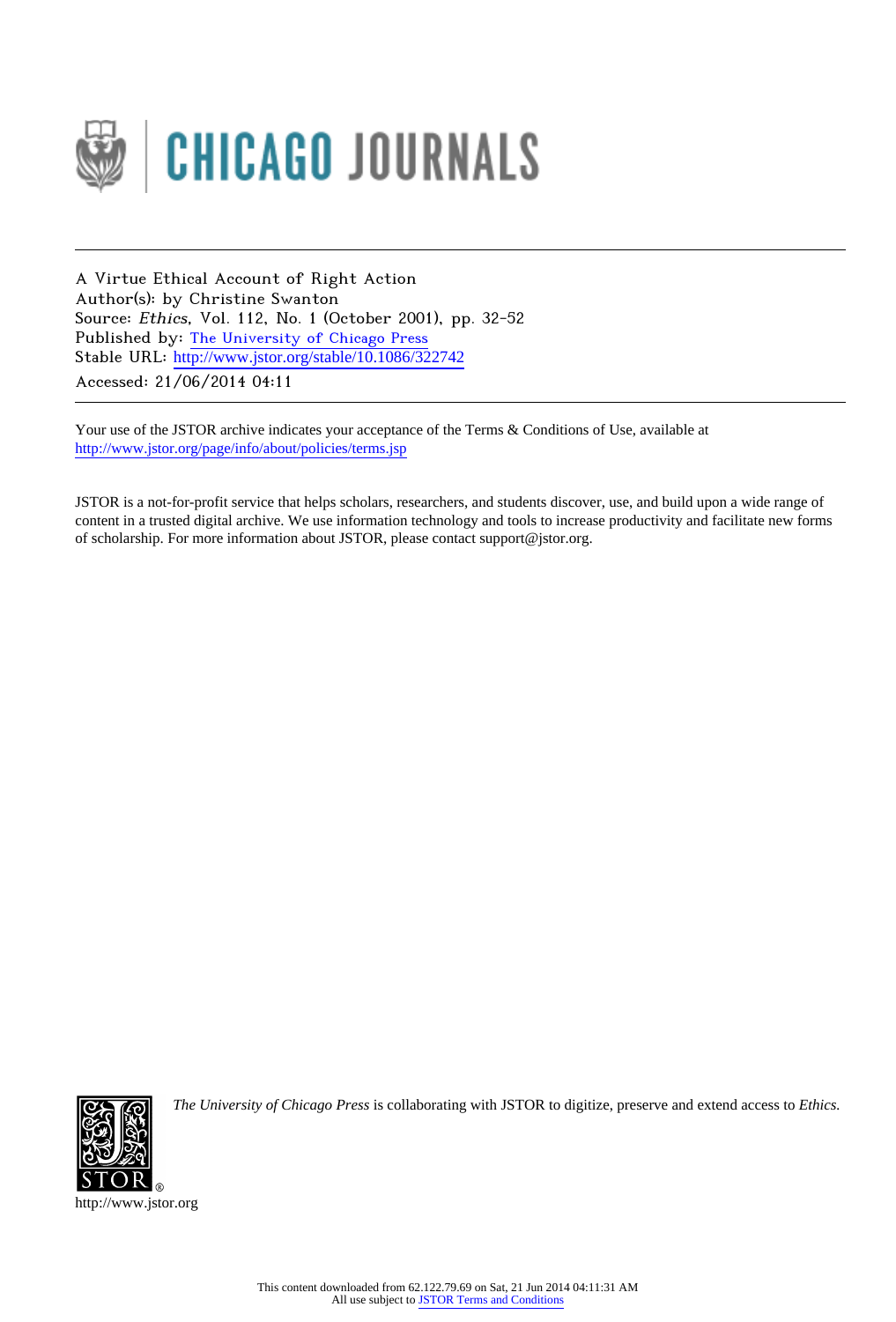# A Virtue Ethical Account of Right Action\*

# *Christine Swanton*

# I. INTRODUCTION

It is a common view of virtue ethics that it emphasizes the evaluation of agents and downplays or ignores the evaluation of acts, especially their evaluation as right or wrong. Despite this view, some contemporary proponents of virtue ethics have explicitly offered a virtue ethical criterion of the right, contrasting that criterion with Kantian and consequentialist criteria.<sup>1</sup> I too believe that though the virtues themselves require excellence in affective and motivational states, they can also provide the basis of accounts of rightness of actions, where the criteria for rightness can deploy notions of success extending beyond such agent-centered excellences. They can do this, I shall claim, through the notion of the target or aim of a virtue. This notion can provide a distinctively virtue ethical notion of rightness of actions. In this article I make two basic assumptions: first, that a virtue ethical search for a virtue ethical criterion of rightness is an appropriate search, and second, since virtue ethics in modern guise is still in its infancy, relatively speaking, more work needs to be done in the exploration of virtue ethical criteria of the right.

I wish to show in particular that a virtue ethics can offer a criterion of rightness that has certain structural similarities with act conseqentialism. These are (i) a criterion of rightness offers an account of success in action not entirely reducible to inner properties of a virtuous agent;

\* I wish to thank Marcia Baron, Jonathan Dancy, Vanya Kovach, Walter Sinnott-Armstrong, Linda Zagzebski, and especially Rosalind Hursthouse for helpful comments; and also the audiences of a symposium at the Pacific Division of the American Philosophical Association, March 1998; the Australasian Association of Philosophy Conference, Brisbane, July 2000; a philosophy colloquium at Oklahoma University, Norman, October 2000; and the New Zealand Division Philosophy Conference, Wellington, December 2000, at which I presented earlier versions of this article. I am also very grateful to the editors and reviewers of *Ethics* for their useful criticisms.

1. Most self-consciously, Rosalind Hursthouse in *On Virtue Ethics* (Oxford: Oxford University Press, 1999).

 2001 by The University of Chicago. All rights reserved. 0014-1704/2002/11201- 0001\$02.00

*Ethics* 112 (October 2001): 32–52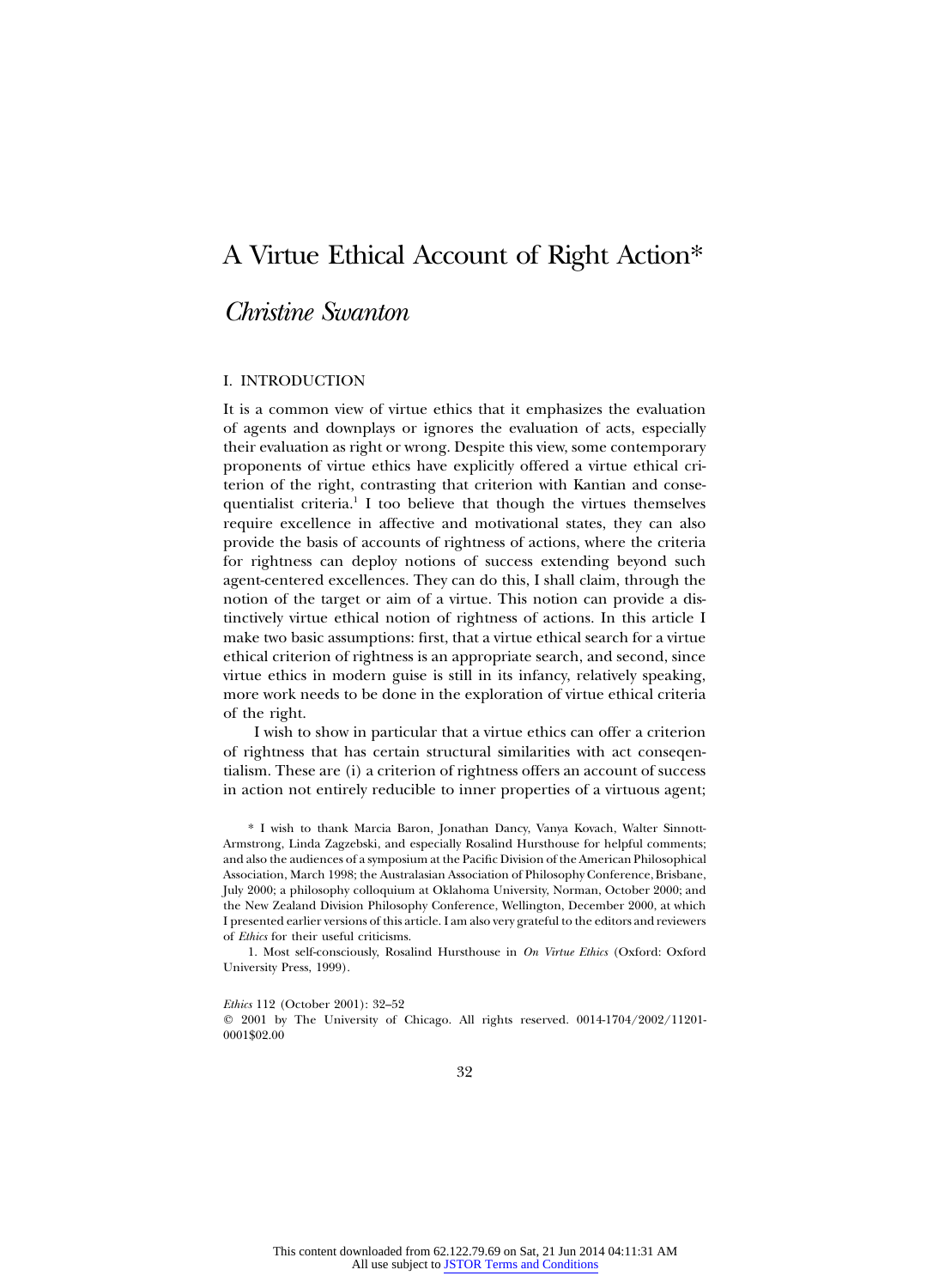(ii) such a criterion allows a virtue ethics to distinguish between rightness of acts and praiseworthiness of acts, wrongness of acts and blameworthiness of acts; and (iii) such a criterion is not tantamount to a decision procedure or a method of guiding actions.

My aim is not to defend the need for a criterion of rightness of this kind in virtue ethics. Rather, I appeal to those who share (as I do) commonly held intuitions of both consequentialists and W. D. Ross that moral goodness and rightness are not the same thing. I aim to show how a virtue ethicist, too often accused of being too "agent-centered," can accommodate such intuitions.

This article offers a virtue ethical criterion of rightness of acts as an alternative to certain other virtue ethical criteria, which are discussed in Section II. Indeed, there are two types of explicit, developed, virtue ethical accounts of right action in modern virtue ethics. One I call a 'qualified agent' account of rightness;<sup>2</sup> the other is motive-centered. In "Virtue Theory and Abortion," Rosalind Hursthouse proposed the following 'qualified agent' account, which has received widespread attention and which has often been thought canonical for a virtue ethical account of rightness: "An act is right if and only if it is what a virtuous agent would do in the circumstances."<sup>3</sup> In a later article, Hursthouse modified the above as follows: "An act is right if and only if it is what a virtuous agent would characteristically (i.e., acting in character) do in the circumstances."<sup>4</sup>

A second kind of virtue ethical account of rightness is proposed in Michael Slote's 'agent-based virtue ethics,' according to which an action is right if and only if it exhibits or expresses a virtuous (admirable)

2. I thank Linda Zagzebski for this terminological suggestion.

3. Rosalind Hursthouse, "Virtue Theory and Abortion," *Philosophy & Public Affairs* 20 (1991): 223–46. An earlier 'qualified judge' account of rightness was offered by Yves R. Simon in *The Definition of Moral Virtue*, ed. Vukan Kuic (New York: Fordham University Press, 1986): "We say that an action will be the right action under the circumstances if the judgment about what to do is determined, is rendered, by a person of virtuous disposition" (p. 112). Compare also the qualified agent account of rightness proposed by Linda Trinkaus Zagzebski in *Virtues of Mind: An Inquiry into the Nature of Virtue and the Ethical Foundations of Knowledge* (Cambridge: Cambridge University Press, 1996): "A *right act* is what a person who is virtuously motivated, and who has the understanding of the particular situation that a virtuous person would have, might do in like circumstances. . . . A moral duty is what a person who is virtuously motivated, and who has the understanding of the particular situation that a virtuous person would have, would do in like circumstances" (p. 135).

4. Rosalind Hursthouse, "Normative Virtue Ethics," in *How Should One Live? Essays in the Philosophy of Virtue*, ed. Roger Crisp (Oxford: Clarendon Press, 1996).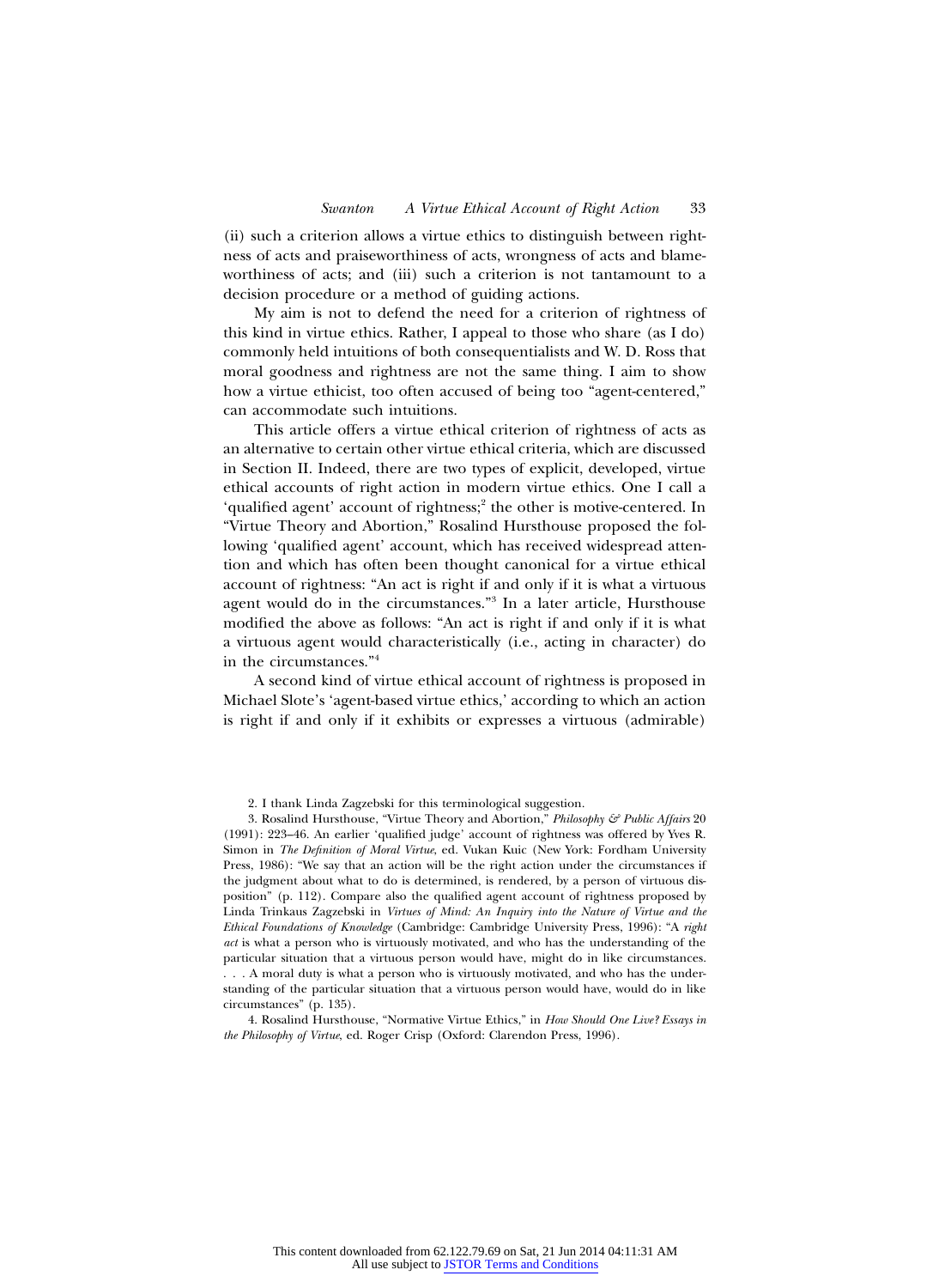motive, or at least does not exhibit or express a vicious (deplorable) motive.<sup>5</sup>

In this article I propose a third account, whose central theses are (1) an action is virtuous in respect V (e.g., benevolent, generous) if and only if it hits the target of (realizes the end of) virtue V (e.g., benevolence, generosity); (2) an action is right if and only if it is overall virtuous.

In Section II, I consider difficulties in Hursthouse's and Slote's accounts. In Section III, I explain what it is for an act to be virtuous, by explaining what it is to hit the target of (realize the end of) the relevant virtue. In Section IV, I offer an account of what it is for an action to be overall virtuous, and thereby right.

#### II. RIVAL ACCOUNTS

The following problem arises in Hursthouse's notion of rightness. The rightness of an act is criterially determined by a qualified agent, but how qualified is a virtuous agent? If 'virtue' is a threshold concept, then it is possible that you, I, and our friends are virtuous, but it is also possible (indeed likely) that others are yet more virtuous. The problem has both a vertical and a horizontal dimension. On the latter dimension, a standardly temperate, courageous, just, generous individual does not have expertise in all areas of endeavor. She may be inexperienced in medicine, or law, or in child rearing. She may therefore lack practical wisdom in those areas. Even though we may call her virtuous *tout court*, she is not a qualified agent in the areas where she lacks practical wisdom. On the vertical dimension, our virtuous agents (you, I, and our friends) are surpassed in temperance, courage, generosity, and justice by greater moral paragons. So even though on a threshold concept of 'virtue', you, I, and our friends are virtuous, we are not as virtuous as we might be, let alone ideally so, and maybe we should defer to our betters in moral decision making.

Hursthouse could resolve the above problem in the following ways. She may assume that 'virtue' is a threshold notion, but where the threshold is set depends on context. For example, in the field of medical ethics not any virtuous agent will be a qualified agent. A medical ethicist, for example, needs to be not merely benevolent, kind, and a respecter of autonomy, but also knowledgeable about medicine or, at the very least, in excellent communication with those who are. She needs to possess the full array of dialogical virtues. Another resolution is to drop the threshold concept of virtue in the definition of rightness. Perhaps

<sup>5.</sup> Michael Slote, "Agent-Based Virtue Ethics," in *Midwest Studies in Philosophy*, vol. 20, *Moral Concepts*, ed. Peter A. French, Theodore E. Uehling, Jr., and Howard K. Wettstein (Notre Dame, Ind.: University of Notre Dame Press, 1996), pp. 83–101.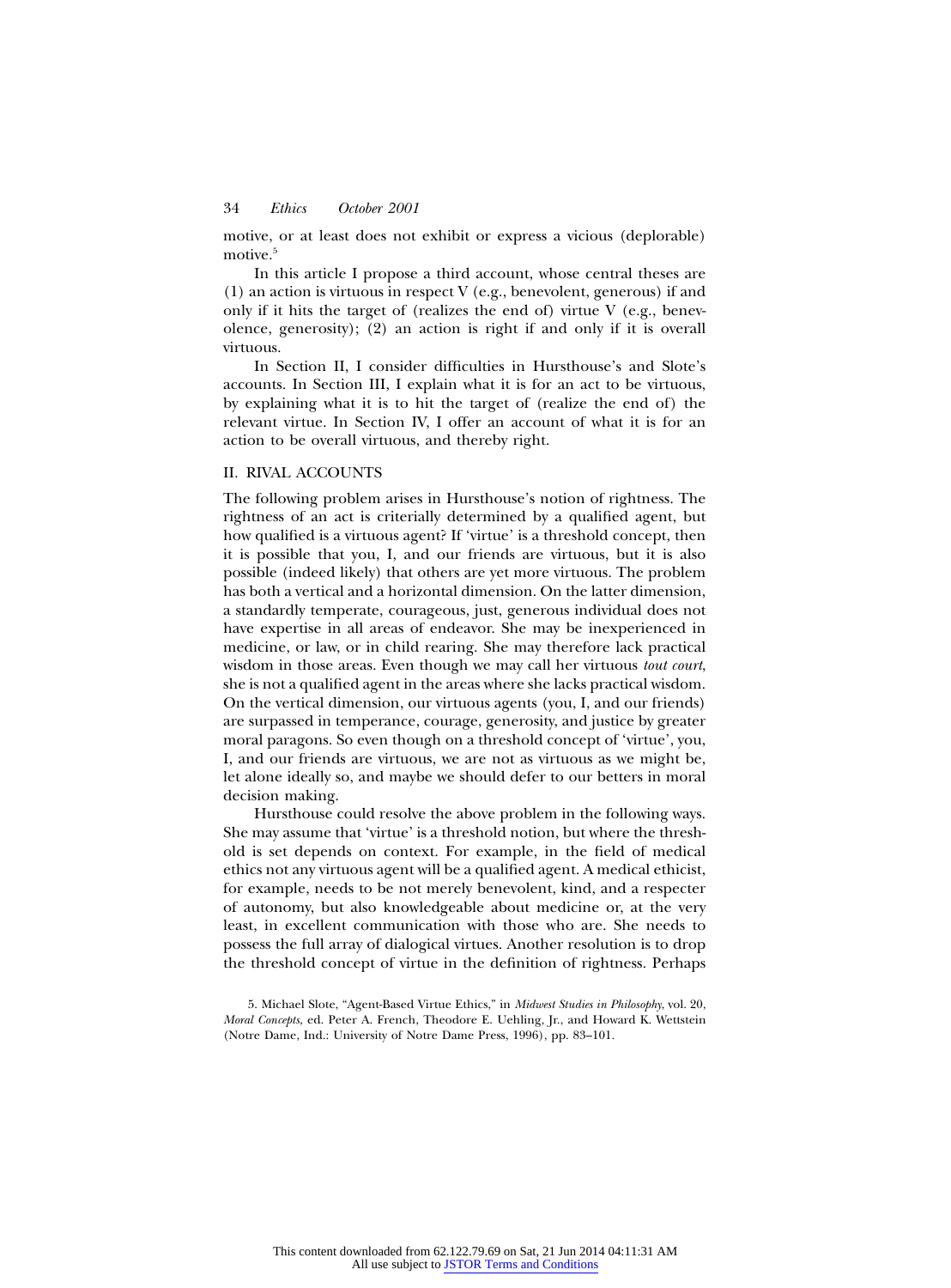'virtue' is an idealized notion. However, it seems clear that Hursthouse wants actual human agents to be qualified agents. In her later account of rightness, Hursthouse realizes the danger that actual virtuous agents may at times judge and act out of character, so she inserts into the definition a qualification to rule out this possibility.

However, the above resolutions do not completely resolve the problem of whether a virtuous agent is a qualified agent. Actual human agents, no matter how virtuous and wise, are not omniscient. As a result, an important end of a virtue may be something about which there is large scale ignorance and for which no blame can be attached to individuals or even cultures. To illustrate the point I am making, consider the relatively newly discovered virtue, that of environmental friendliness. As the debates in journals like *Scientific American* show, controversy rages about whether or not environmental friendliness requires various drastic measures to reduce a perceived threat—for example, global warming. The Aristotelian virtuous agent possesses phronesis, but phronesis, with its connotations of fine sensibilities and discriminatory powers, is impotent in the face of massive ignorance of the entire human species. No matter how well motivated and practically wise the virtuous policy maker, if her policies prove environmentally disastrous, one would think, they cannot be regarded as right. Here is another example. Wise, suitably cautious, and benevolent policy makers may decide to severely restrict genetically modified food on the grounds that large-scale ignorance about genetic modification still persists. But it may be that though the caution expresses practical wisdom, it does not exhibit knowledge. For though the possible dangers of genetically modified products of various kinds may not, in fact, be realized, reasonable people in the face of ignorance should guard against such possible dangers. The caution, even if wise, may have the result that important ends of the virtue of benevolence, such as the production of cheaper and more plentiful food, may be missed.

The above problem has a more general manifestation. Any virtuous agent is necessarily limited, and in a variety of ways. Janna Thompson puts the problem this way: "The belief that the right answer to an ethical problem is what the virtuous person judges is right is not compatible with the recognition that ethical judgments of individuals are limited and personal. It would be irrational for us to place our trust in what a single individual, however virtuous, thinks is right."<sup>6</sup>

The problems facing Slote's account are quite different from those facing Hursthouse's. Slote does not aspire to a "qualified agent" account of rightness, and so avoids the above difficulties. Rightness is tied firmly

<sup>6.</sup> Janna Thompson, *Discourse and Knowledge: A Defence of Collectivist Ethics* (London: Routledge, 1988), p. 73.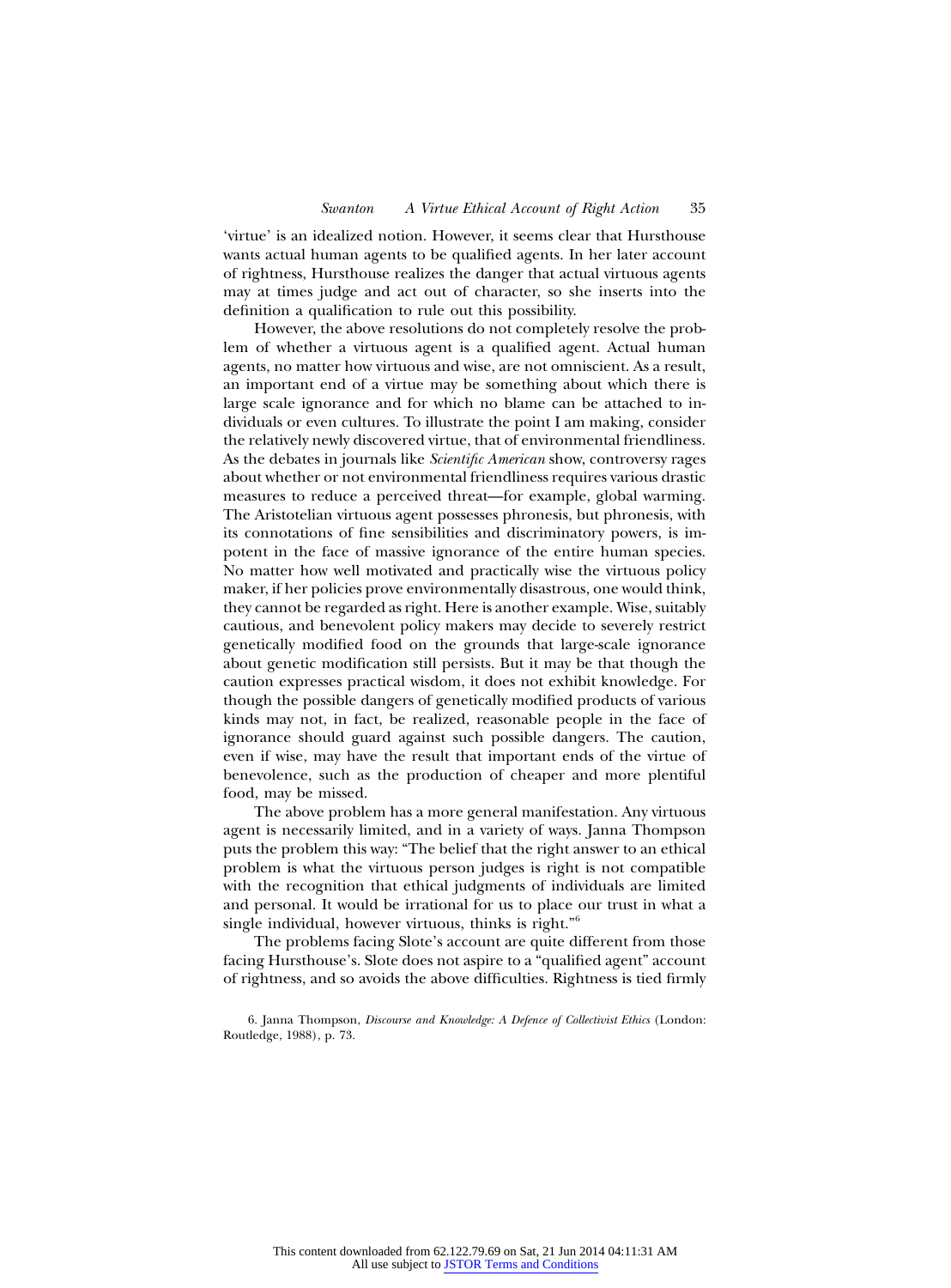to quality of motive, but this arguably leads to counterintuitive results. A foolish but well-motivated agent may not be blameworthy in her misguided actions, but should we call such actions morally right? Slote deals with this problem in the following way. The well-motivated agent is concerned to determine facts: an agent genuinely desirous of being helpful is concerned that her help reaches its target, in a suitable way.<sup>7</sup> To a reply that such an agent may not be aware of her ignorance, Slote would claim that a motive to help contaminated with intellectual arrogance is not an admirable motive. However, not all ignorance about one's expertise need be so contaminated.<sup>8</sup>

In general, it could be argued that Slote has failed to take account of a distinction between rightness and goodness of action. For W. D. Ross, quality of motive has nothing to do with rightness (although, as will be seen, my own view will not be so stark). Ross claims:

Suppose, for instance, that a man pays a particular debt simply from fear of the legal consequences of not doing so, some people would say he had done what was right, and others would deny this: they would say that no moral value attaches to such an act, and that since 'right' is meant to imply moral value, the act cannot be right. They might generalize and say that no act is right unless it is done from a sense of duty, or if they shrank from so rigorous a doctrine, they might at least say that no act is right unless done from *some* good motive, such as either sense of duty or benevolence.<sup>9</sup>

Ross distinguishes between a right act and a morally good act understood as one which is well motivated. Virtue ethicists are inclined to sidestep or belittle this distinction by speaking of acting well, but this idea does not obliterate, or even downgrade the importance of, the distinction Ross is trying to draw. Unsurprisingly, however, on my view, a virtue ethical employment of the distinction between right act and good act is not going to be quite the same as Ross's. First, on my view, quality of motive can sometimes make a difference to rightness,<sup>10</sup> and second, as Aristotle believes, goodness of motive is not the only inner state of the agent relevant to acting well. Since this article is about

7. Slote, "Agent-Based Virtue Ethics," and "The Justice of Caring," *Social Philosophy and Policy* 15 (1998): 171–95.

8. For further criticism of Slote's failure to incorporate notions of successful relation to the external world in his criterion of rightness, see Julia Driver, "Monkeying with Motives: Agent-Basing Virtue Ethics," *Utilitas* 7 (1995): 281–88.

9. W. D. Ross, *The Right and the Good* (Oxford: Oxford University Press, 1930), p. 2.

10. Indeed, I agree with Stephen Sverdlik's view that sometimes the quality of a motive can change the deontic status of an action from right to wrong. See his "Motive and Rightness," *Ethics* 106 (1996): 327–49.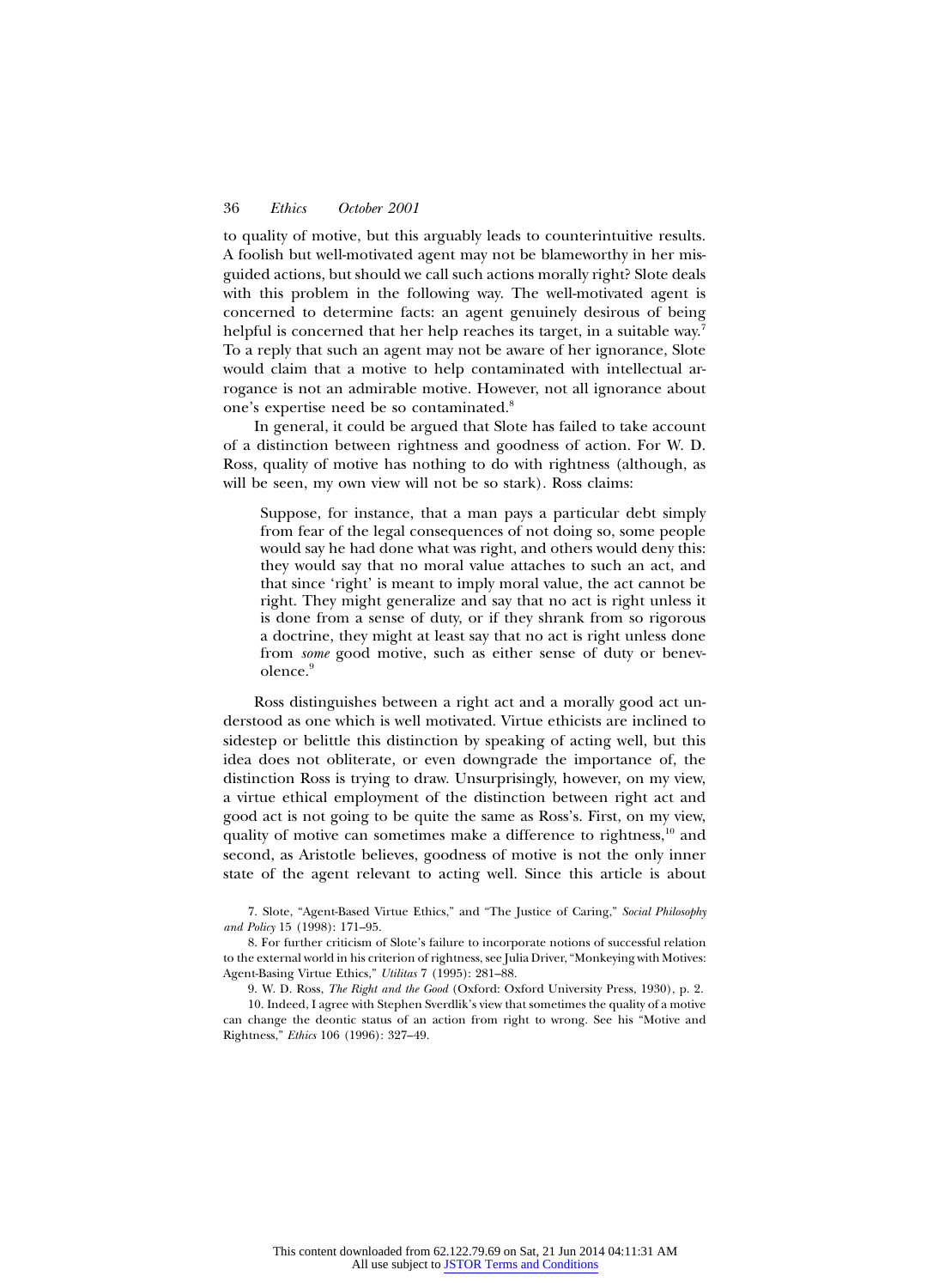rightness and not about acting well generally, I shall not elaborate further on the latter point.

### III. A TARGET-CENTERED VIRTUE ETHICAL CONCEPTION OF **RIGHTNESS**

The first stage in the presentation of my virtue ethical account of rightness is the provision of an account of a virtuous act (or more precisely an act which is virtuous in respect V).<sup>11</sup> The basis of my account of such an act is Aristotle's distinction between virtuous act and action from (a state of) virtue. On my account, rightness (as opposed to full excellence) of action is tied not to action from virtue but to virtuous act.

Let me first present Aristotle's distinction, before elaborating further on the notion of virtuous act. Aristotle introduces the distinction thus:

A difficulty, however, may be raised as to how we can say that people must perform just actions if they are to become just, and temperate ones if they are to become temperate; because if they do what is just and temperate, they are just and temperate already, in the same way that if they use words or play music correctly they are already literate or musical. But surely this is not true even of the arts. It is possible to put a few words together correctly by accident, or at the prompting of another person; so the agent will only be literate if he does a literate act in a literate way, viz. in virtue of his own literacy. Nor, again, is there an analogy between the arts and the virtues. Works of art have their merit in themselves; so it is enough for them to be turned out with a certain quality of their own. But virtuous acts are not done in a just or temperate way merely because *they* have a certain quality, but only if the agent also acts in a certain state, viz. (1) if he knows what he is doing, (2) if he chooses it, and chooses it for its own sake, and (3) if he does it from a fixed and permanent disposition.<sup>12</sup>

How can an action be just or temperate if it does not exhibit a just or temperate state? The answer I shall propose is this: an action can be just or temperate if it hits the target of the virtues of justice or temperance, and an action may hit those targets without exhibiting a just or temperate state. According to Robert Audi, one 'dimension' of virtue is "the characteristic targets it aims at."<sup>13</sup> This idea requires explication if it is to be employed in the service of an account of rightness. The

<sup>11.</sup> Henceforth, 'virtuous act'.

<sup>12.</sup> Aristotle, *Nicomachean Ethics*, trans. J. A. K. Thomson (New York: Penguin Classics, 1976), p. 97, sec. 2 iv.

<sup>13.</sup> Robert Audi, *Moral Knowledge and Ethical Character* (New York: Oxford University Press, 1997), p. 180.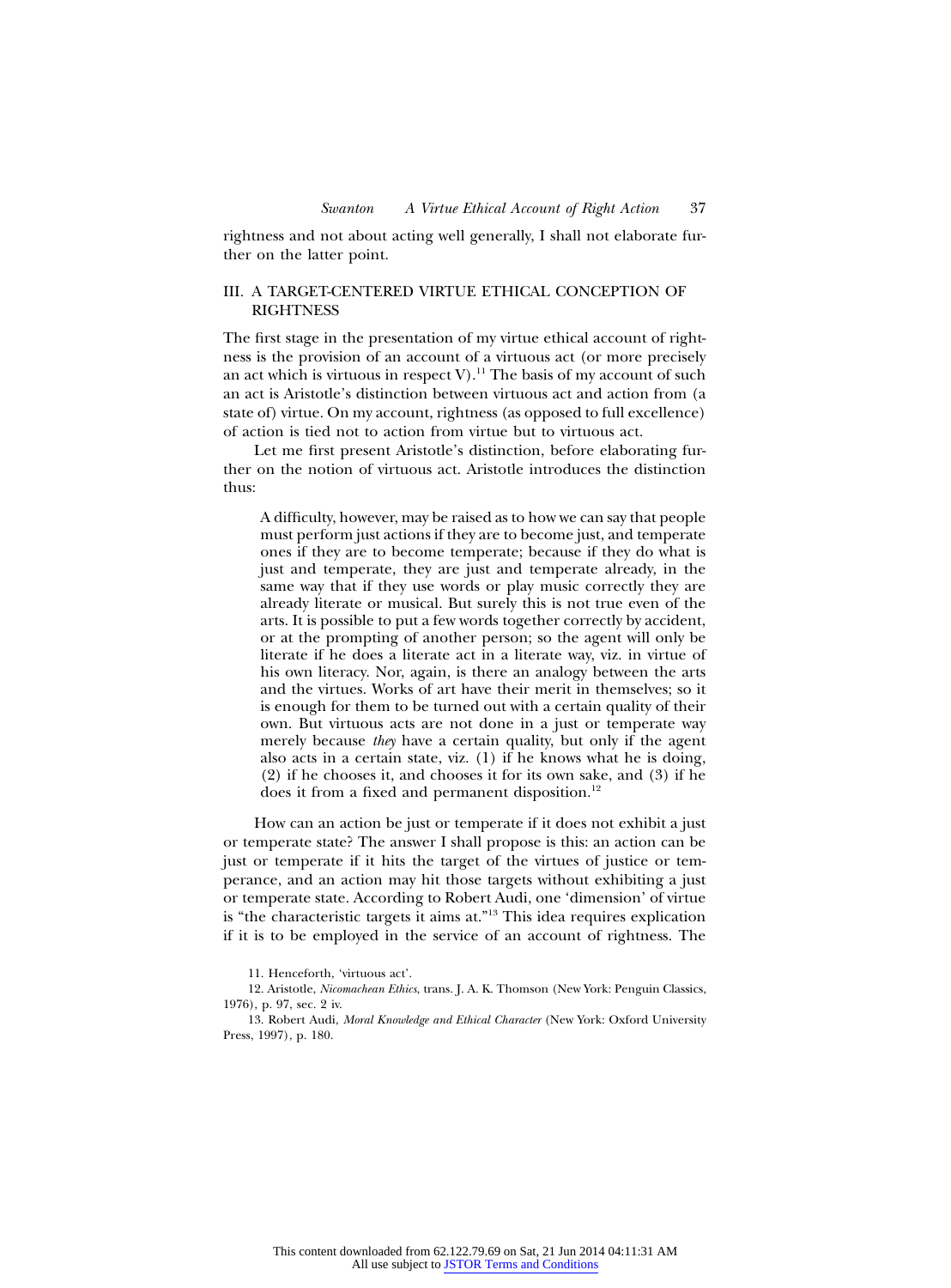task of the remainder of this article is precisely to offer what may be termed a 'target-centered' virtue ethical account of rightness.

It will first be noticed that a target-centered view will tolerate moral luck in the attainment of rightness, for rightness may depend in part on results not entirely within the control of the agent. This understanding sits well with Aristotle, one of whose strengths on my view is his distinction between character (virtue) which is concerned with choice (rather than the results of choice) and the target of a virtue which may be missed. He allows for the possibility that the target of choice (virtue) may be missed through no fault of the agent. For example, the aim of magnificence is a result: "The result must be worthy of the expense, and the expense worthy of the result, or even in excess of it."<sup>14</sup> Though of course the magnificent person has wisdom, are all results of largesse predictable by the wise? Aristotle seems to allow for the possibility that a choice from the virtue of magnificence may not be a magnificent act. And, indeed, that will be my position. To revert to an earlier example, choice from the virtue of environmental friendliness may not be an environmentally friendly act.

Let me now explicate the idea of hitting the target of a virtue. To understand the idea of hitting the target of a virtue it is necessary to propose a schematic definition of a virtue:

 $(V_1)$ : A virtue is a good quality or excellence of character. It is a disposition of acknowledging or responding to items in the field of a virtue in an excellent (or good enough) way.

Three points need to be made about this definition. The qualification 'good enough' is intended to accommodate the possibility that 'virtue', especially in worlds full of evil, catastrophe, neediness, and conflict, is a threshold concept. Second, the definition is intended to be neutral with respect to a variety of virtue theories and virtue ethics. In particular, it entails neither eudaemonistic nor noneudaemonistic virtue ethics. Third, the definition is neutral about the issue of how broadly or how narrowly we should understand the notion of (moral) virtue.

I can now present schematic definitions of an act from virtue and a virtuous act in the light of  $(V_1)$ . First, a definition of action from virtue:

 $(V_2)$ : An action from virtue is an action which displays, expresses, or exhibits all (or a sufficient number of) the excellences comprising virtue in sense  $(V_1)$ , to a sufficient degree.

In the light of  $(V_1)$  also, we can understand what it is to hit the target of a virtue:

 $(V_3)$ : Hitting the target of a virtue is a form (or forms) of success

14. Aristotle, *Nicomachean Ethics* 1122b1–21.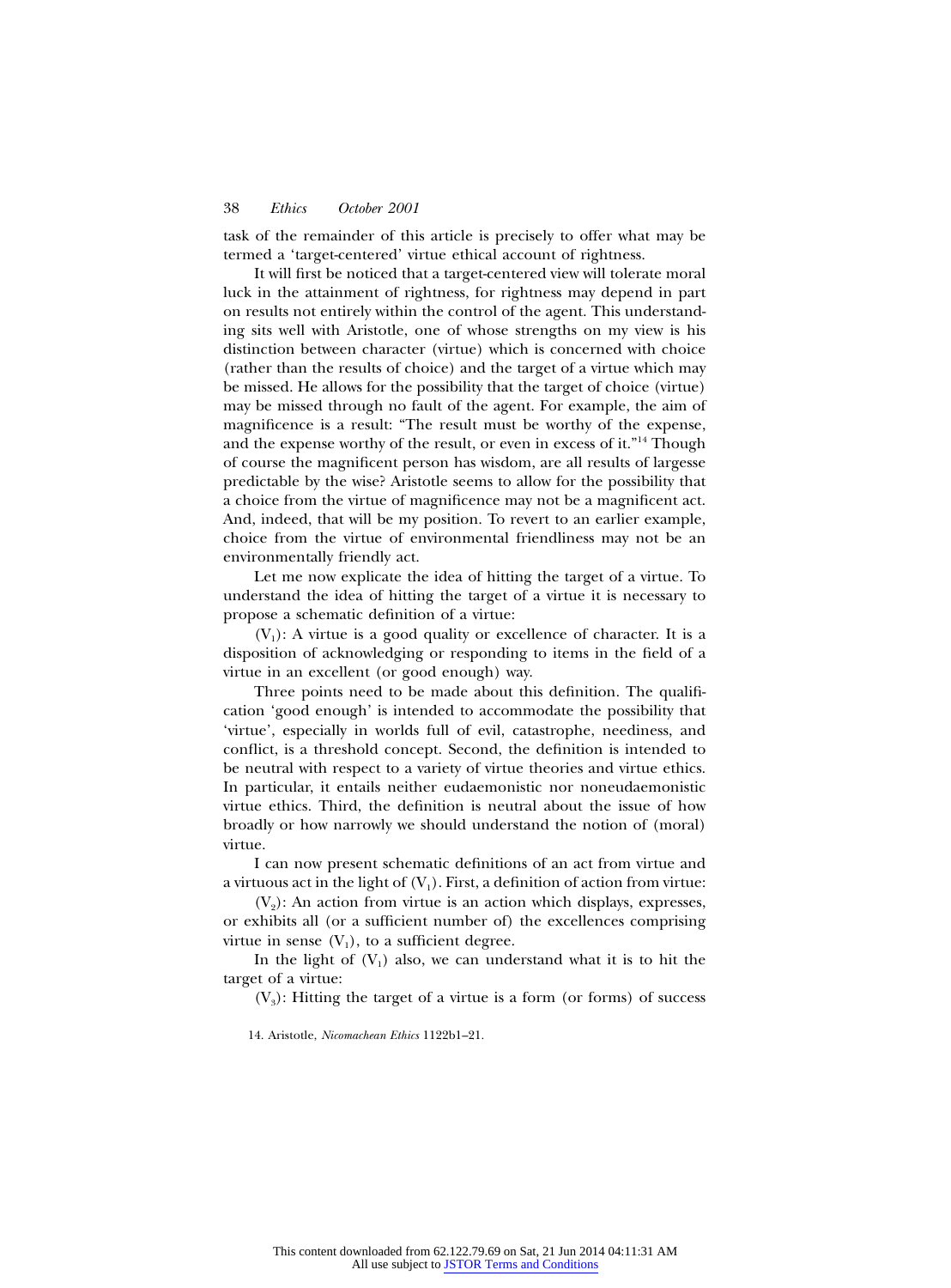in the moral acknowledgment of or responsiveness to items in its field or fields, appropriate to the aim of the virtue in a given context.

A virtuous act can now be defined:

 $(V_4)$ : An act is virtuous (in respect V) if and only if it hits the target of V.

In the remainder of this section, I first elucidate the idea of hitting the target of a virtue, before showing how a virtuous act differs from an action from virtue.

Recall that to hit the target of a virtue is to respond successfully to items in its field according to the aim of a virtue. I need now to discuss this idea further in order to clarify the distinction between virtuous act and action from virtue. What counts as hitting the target of a virtue is relatively easy to grasp when the aim of a virtue is simply to promote the good of individuals and hitting that target is successfully promoting that good. However, this relatively simple paradigm is complicated by several features. I shall discuss five. These are: (1) there are several modes of moral response or acknowledgment appropriate to one kind of item in a virtue's field, so hitting the target of a virtue may involve several modes of moral response; (2) the target of a virtue may be internal to the agent; (3) the target of a virtue may be plural; (4) what counts as the target of a virtue may depend on context; (5) the target of a virtue may be to avoid things. Features 1–5 are discussed in turn.

1. *Hitting the targets of virtue may involve several modes of moral response*.—Given that hitting the target of a virtue is constituted by successful response to items in its field, according to the virtue's aim, I need briefly to explain the ideas of a virtue's field and the types of response to items in it.

The field of a virtue consists of the items which are the sphere of concern of the virtue. These items may be within the agent, for example, the bodily pleasures which are the focus of temperance, or outside the agent, for example, human beings, property, money, honors. They may be situations, for example, the dangerous situations which are the focus of courage; abstract items such as knowledge or beauty; physical objects, such as one's children, friends, sentient beings in general; art works or cultural icons; or the natural objects which are the focus of the environmental virtues.

What are the types of response to items in a virtue's field? That responsiveness to, or acknowledgment of, items in the field of a virtue required by a virtue may take several forms is at least suggested by an investigation of individual virtues. These forms I shall call modes of moral responsiveness or acknowledgment. They include not only promoting or bringing about (benefit or value) but also honoring value (roughly, not dirtying one's hands with respect to a value, e.g., by not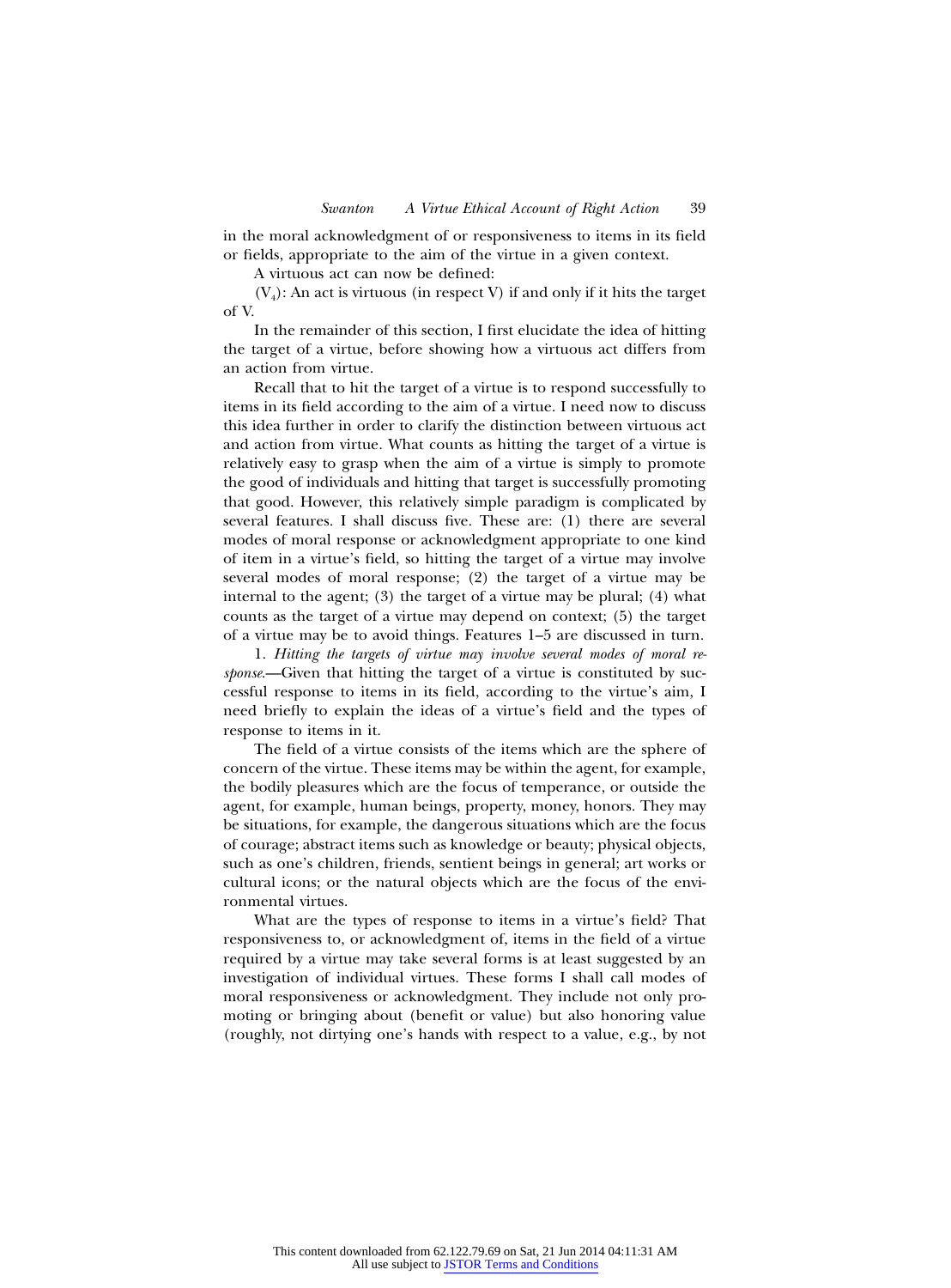being unjust in promoting justice); $15$  honoring things such as rules; producing; appreciating; loving; respecting; creating; being receptive or open to; using or handling. One may respect an individual in virtue of her status as an elder or one's boss; promote or enhance value; promote the good of a stranger or friend; appreciate the value of an artwork, nature, or the efforts of a colleague; create a valuable work of art; creatively solve a moral problem; love an individual in ways appropriate to various types of bonds; be open or receptive to situations and individuals; use money, or natural objects.

The modes of moral acknowledgment of items are richly displayed in the virtues. The virtue of justice is primarily concerned with the honoring of rules of justice by adhering to those rules oneself and with respect for the status of individuals. The virtues of connoisseurship are concerned not with the promoting of, for example, art (by giving money to art foundations, say) but with the appreciation of valuable items such as art. Virtues of creativity require more than appreciation. Thrift is a virtue concerned with use of money; temperance, a virtue concerned with handling of and pursuit of pleasure; consideration, politeness, appropriate deference, virtues concerned with respect for others and their status. Many virtues, for example, that of friendship, exhibit many modes of moral acknowledgment. A good friend does not merely promote the good of her friend: she appreciates her friend, respects, and even loves her friend. Caring as a virtue involves receptivity, perhaps love in some sense, and to a large extent promotion of good.

What I shall call the profile of a virtue is that constellation of modes of moral responsiveness which comprise the virtuous disposition. On my view, not only do the virtues exhibit many modes of moral acknowledgment, but a single virtue, such as benevolence, friendship, or justice, may require that we acknowledge items in its field through several different modes. The plurality of modes of moral acknowledgment comprising the profiles of the virtues reflects the complexity of human responsiveness to the world. The virtues, with their complex profiles, recognize that we are beings who are not only agents of change in the attempt to promote good but also agents of change in the attempt to produce and to create. They also recognize that we are not only agents who are active in changing the world by promoting good (often at the expense of causing harm) but also agents who love and respect (often at the expense of maximizing good). And they recognize that we are not only active beings hell-bent on change but also are passive in a sense: in our openness, receptivity to, and appreciation of value and things. Not all ethics is "task-oriented." In short, attention to the profiles

<sup>15.</sup> The idea of honoring value is introduced by Philip Pettit in "Consequentialism," in *A Companion to Ethics*, ed. Peter Singer (Oxford: Blackwell, 1991), pp. 230–40.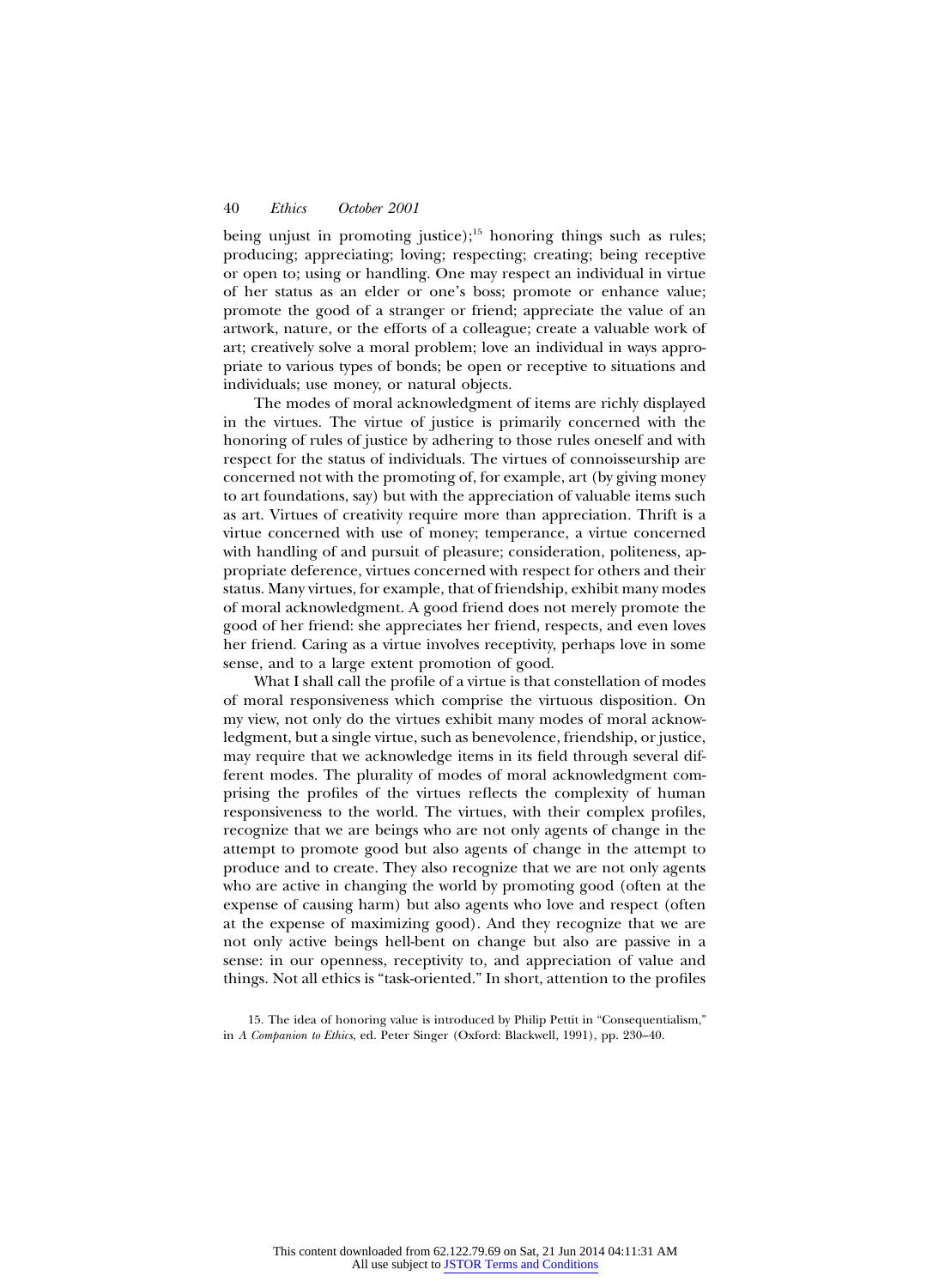of the virtues reminds us of the complexity of our human nature and our modes of moral response. This complexity will feed into the account of rightness.

What counts as success in exhibiting modes of moral responsiveness appropriate to the aim of a virtue is a complex matter, requiring discussion of each mode. Of course, to give a full account of each mode of moral acknowledgment as it is manifested in the profiles of the virtues is a very large undertaking. I cannot, therefore, within the confines of this article provide such an account but shall instead be briefly illustrative in the service of my discussion of rightness.

2. *The targets of some virtues are internal*.—It is granted that the target of many virtues is external, for example, the target of beneficence, efficiency, justice. A just act is one that, for example, conforms to legitimate rules of procedure; an efficient act is timely and poses little cost for a worthwhile gain; a beneficent act successfully promotes human welfare. We sometimes speak too of a generous act of giving without any knowledge of, or even interest in, the motivation of the donor. The same point applies to wrongness. Consider the action of former Prime Minister Keating of Australia, who ushered the Queen to her place by putting his arm round her waist. Many considered this action wrong—even egregious, even outrageous—because it was disrespectful or impolite. He did not suitably keep his distance (as Kant puts it), and his action was therefore deemed wrong because disrespectful by many, regardless of his motivations. He may have been innocently operating within Australian mores of informality and egalitarianism, or he may have been striking another blow for turning Australia into a republic by subtly undermining the Queen's prestige or mystique.

However, the supposition that the target of all virtue is external to the agent or is only external to the agent is false. Though the target of some virtues is external or is external in many contexts, the target of others seems to be entirely internal, for example, determination or (mental) strength. The target of the former virtue is trying hard in a sustained way, and that target may be reached even if the agent fails rather consistently in her endeavors. More commonly, the targets of virtues such as caring are a mixture of features within the agent's mind, features of an agent's behavior (her manner) and features external to the agent. Similarly, the target of the virtue of (racial) toleration is not merely external: the pro forma respecting of the rights of people in certain racial groups. We may call an act wrong because racist if the agent, in respecting a right, possessed racist motivation, even if that motivation was not displayed.<sup>16</sup> Notice, however, that the application of terms such as "racist" to acts is controversial, and what is required for

16. See Sverdlik.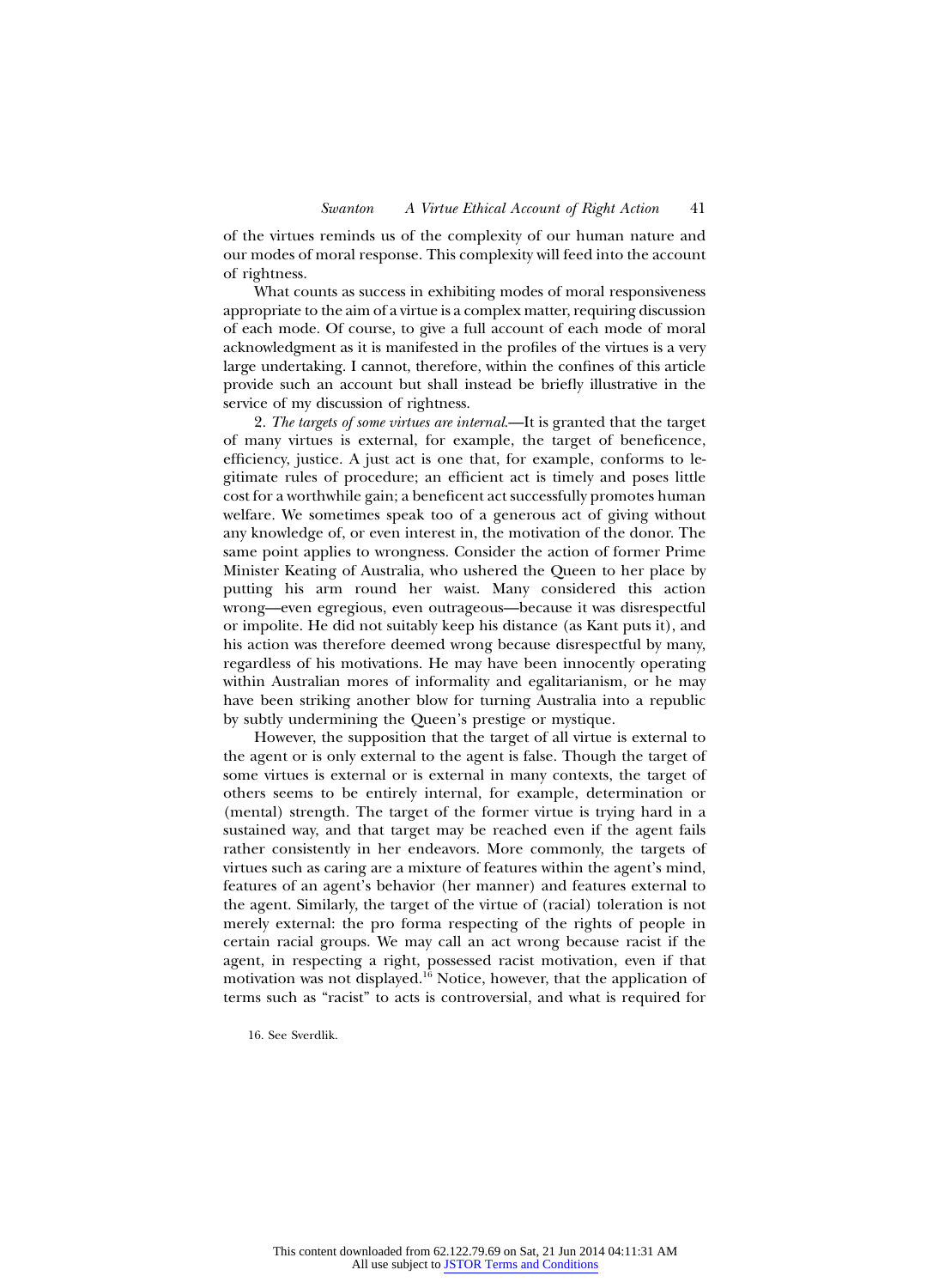an act not to be racist may be more or less demanding, depending on context. Though the full virtue of racial toleration may demand that we morally acknowledge those of other races through a variety of different modes (e.g., respect, promotion of good, appreciation, even a form of love), the conditions under which we call an act racist and thereby wrong may be more or less stringent.

3. *Some targets of virtue are plural*.—According to Robert Audi, the target of courage is the control of fear.<sup>17</sup> However, one may have thought that hitting the target of courage is to successfully handle dangerous or threatening situations. Perhaps then, the target of courage is plural, embracing both regulating certain inner states and handling certain sorts of external situations. On my view, regardless of what one wants to say about courage, there is no requirement for a virtue to have only one target, for a virtue may have more than one field. Even with respect to inner states, Aristotle thought that courage involved the regulation of both fear and confidence.

4. *Contextual variability of targets*.—One might wonder how the target of a virtue is to be determined if the profile of a virtue is complex. Part of the answer to this question lies in the contextual variability of the target of a virtue. What counts as a virtuous act is more heavily contextual than what counts as an action from virtue. In some contexts, for example, where there is considerable need, one may be said to have performed a generous act if one donates a large amount of money, say, even if that donation is made with bad grace. However, in other contexts, we may deny that an act of giving is generous on the grounds that it was not made in a generous spirit. Here the target of generosity is to alleviate need, in the right way, where "in the right way" makes reference to manner of giving and even motivation. Perhaps the context is a more personal one, and the hostility or ill grace noticed by the recipients. We may at other times mark the fact that the target of a virtue is reached, but only in a minimalist sense, by claiming of an action that it is all right but not right *tout court*. At yet other times we may mark the fact that the target of a virtue has been reached in its richest sense, by claiming of an action not merely that it was right but that it was splendid or admirable because lavish, nobly performed, or performed in the face of great difficulty or cost.

Here is another example illustrating the contextual nature of the target of a virtue and thereby of a virtuous act. I am an aid worker, working ceaselessly saving lives. Are my actions benevolent because successful in saving lives or not benevolent since they do not manifest caring or loving attitudes? People at this point may not worry about whether my actions manifest love for others. The target of benevolence here is

17. Audi, p. 180.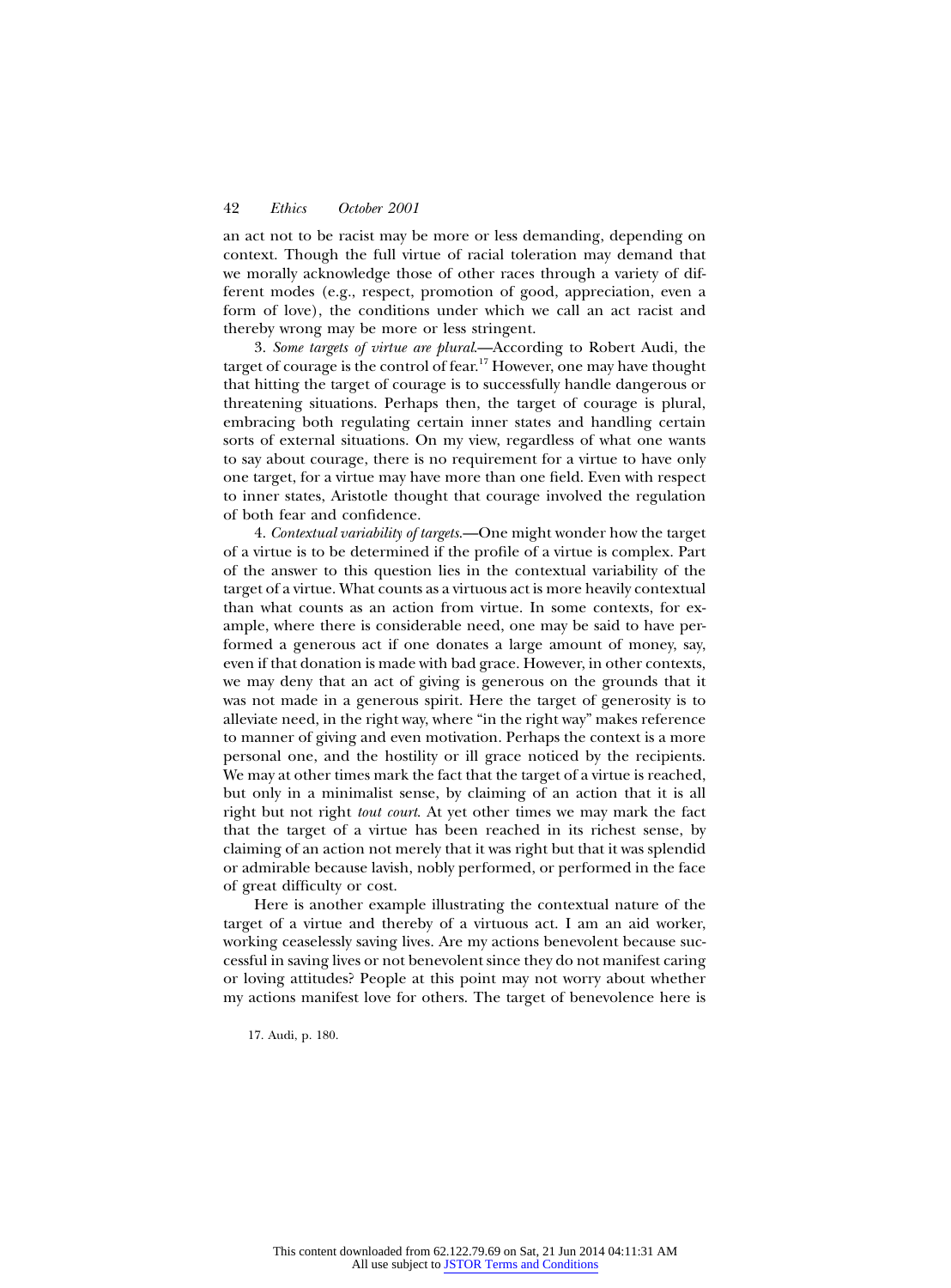simply to alleviate need. My actions are deemed benevolent and right—indeed admirable. However, after several years of tireless activity in famine stricken areas I come home in a state of deep depression. I feel burdened by an inability to love or be creative. I am filled with resentment and rush to an analyst. She is worried about my tendencies to promote good. She tries to teach me that truly benevolent actions flow from love of humanity (in a particularized form) and inner strength. My continued knee-jerk "beneficent" actions are wrong. In this context the aim or target of benevolence is richer. It is no longer mere promotion of others' good.

Contextual variation and disagreement about salience occurs also with the attribution of vice terms to acts. A term such as 'cruel' may, when applied to acts, sometimes make reference to inner states of agents and sometimes not. Sometimes one will say of an act of poisoning opossums of Australian origin with cyanide bait in New Zealand forests overrun with these pests, "That's cruel." The action is said to be cruel simply because of its effects on the opossums. Another person, knowing the mental anguish suffered by the poisoner (who is nonetheless determined to save coastline pohutukawa trees) says, "Sure, the act hurts the opossums, but it's not a cruel act."

5. *Some targets of virtue are to avoid things*.—Talk of "hitting the target" of a virtue suggests that the aim of a virtue is always positive, as opposed to the avoiding of certain things. However, some virtues seem to be targeted at the avoidance of certain states, and to illustrate this, let me briefly discuss the controversial virtue of modesty. There is disagreement about the targets aimed at by the virtue of modesty, and such disagreement may be explained by differing views about what makes a trait a virtue. On a consequentialist view, such as Julia Driver's, a trait is a virtue if and only if its exercise tends to bring about valuable states of affairs.<sup>18</sup> According to Driver, what makes modesty a virtue is that it "stops problems from arising in social situations," such problems as jealousy.<sup>19</sup> It does not follow that this is the aim of the virtue, but a consequentialist view of what makes a trait of virtue may drive the account of its aim, and this is the case with Driver's account of modesty.

On Driver's view, the modest agent avoids spending time ranking herself and avoids seeking information to enable her to have a correct estimation of her worth. But so far, modesty as a virtue has not been distinguished from laziness as a vice. Driver goes further. The target of modesty is not just to avoid these things, it is to attain something positive: the ignorance of underestimation. The agent need not directly aim at

<sup>18.</sup> Julia Driver, "The Virtues and Human Nature," in *How Should One Live? Essays in the Philosophy of Virtue*, ed. Roger Crisp (Oxford: Clarendon Press, 1996), pp. 111–29.

<sup>19.</sup> Julia Driver, "Modesty and Ignorance," *Ethics* 109 (1999): 827–34, p. 828.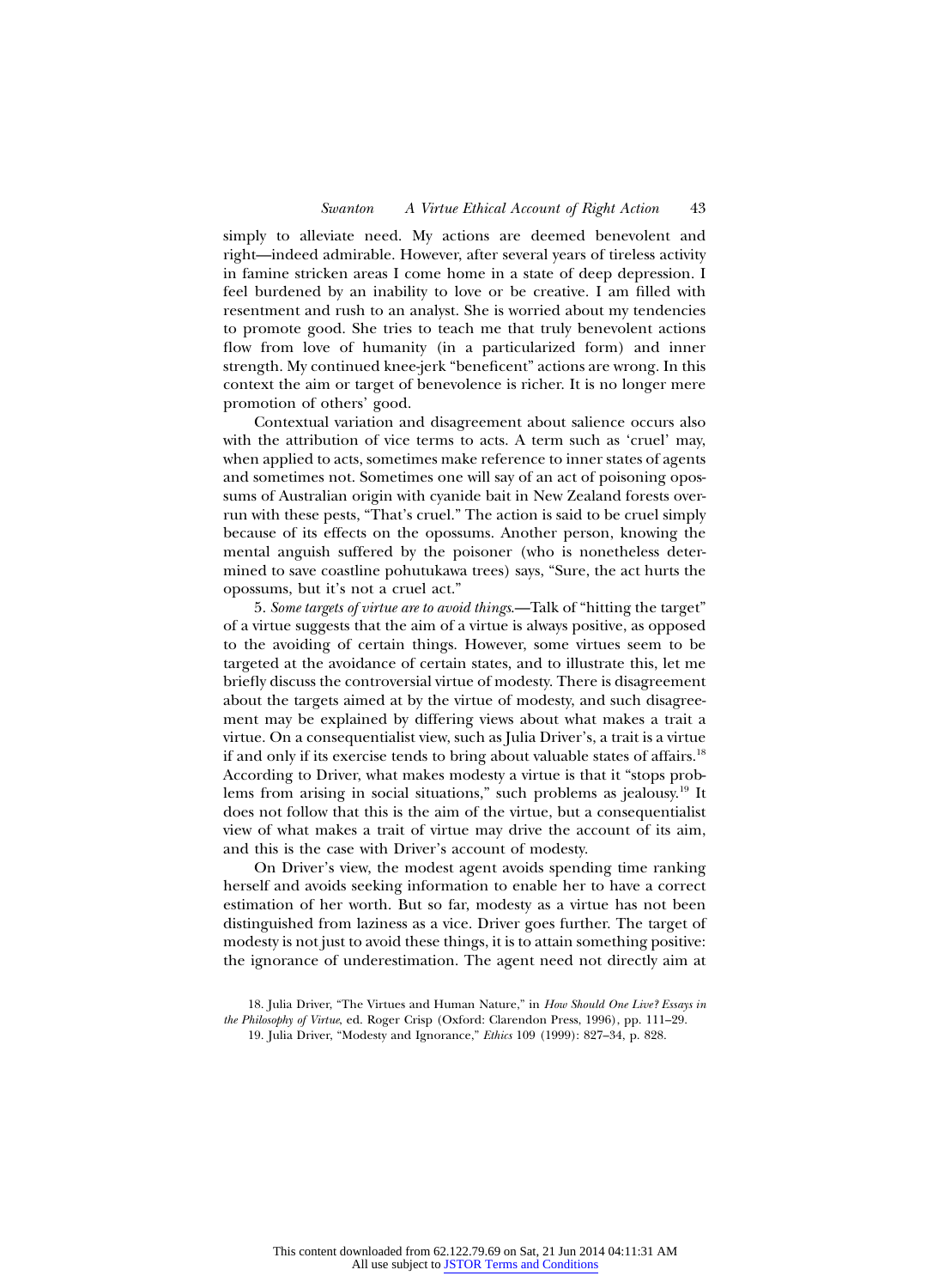this but must achieve it if the target of the virtue of modesty is to be reached. And it is the hitting of this target which leads to the valuable social consequences of absence of jealousy.

On my view, by contrast, the target of modesty is simply to avoid certain things. The modest agent avoids certain behaviors, including those mentioned by Driver, but it is also the case (if modesty is to be distinguished from laziness) that the modest agent avoids drawing attention to herself, talking about herself excessively, boasting, and so forth. One might accept all this without buying into the consequentialist justification of modesty as a virtue and without buying into an account of its target as something positive: the ignorance of underestimation. One may reject that account because one may believe (as I do) that what makes modesty a virtue is not its tendency to promote valuable states of affairs (absence of jealousy, etc.) but its being the expression of a valuable or flourishing state of the agent—namely, an agent who has self-love and who does not need therefore to get a sense of selfworth from comparisons with others. Though this is what makes modesty a virtue on my view, that is not its target, however. Its target is simply to avoid certain things—the kinds of behavior mentioned above.

I am now in a position to give an account of the distinction between an action from (a state of) virtue and a virtuous act. The requirements for hitting the target of a virtue and for action from virtue are demanding in different kinds of ways. We have seen already that an act from virtue may fail to hit the target of a virtue if the virtuous agent's practical wisdom does not amount to complete knowledge. So an agent with virtues of benevolence or environmental friendliness may act out of those virtues and miss the targets of those virtues.

Second, for an action to be from a state of virtue, in an ideal case, all modes of acknowledgment of items in a virtue's field, constituting the profile of the relevant virtue, must be displayed. However, this is not always, or even standardly, a requirement for virtuous action, even in an ideal case. Furthermore, for an act to be from a state of virtue (in an ideal case), not only must all modes of moral acknowledgment comprising the virtuous disposition be displayed, they must be displayed in an excellent way, in a way which expresses fine inner states. For Aristotle, this involves fine motivation (including having fine ends), fine emotions, practical wisdom, and the possession of a stable disposition of fine emotions, feelings, and other affective states. But even though the targets of some virtues are internal (at least in part), it is not generally the case that they involve the expression of all those fine inner states required for action from virtue. For example, we might say that obedience (to legitimate authority) as a virtue requires the existence of fine depth states: not only the practical wisdom which distinguishes obedience as a virtue from related vices such as blind obedience but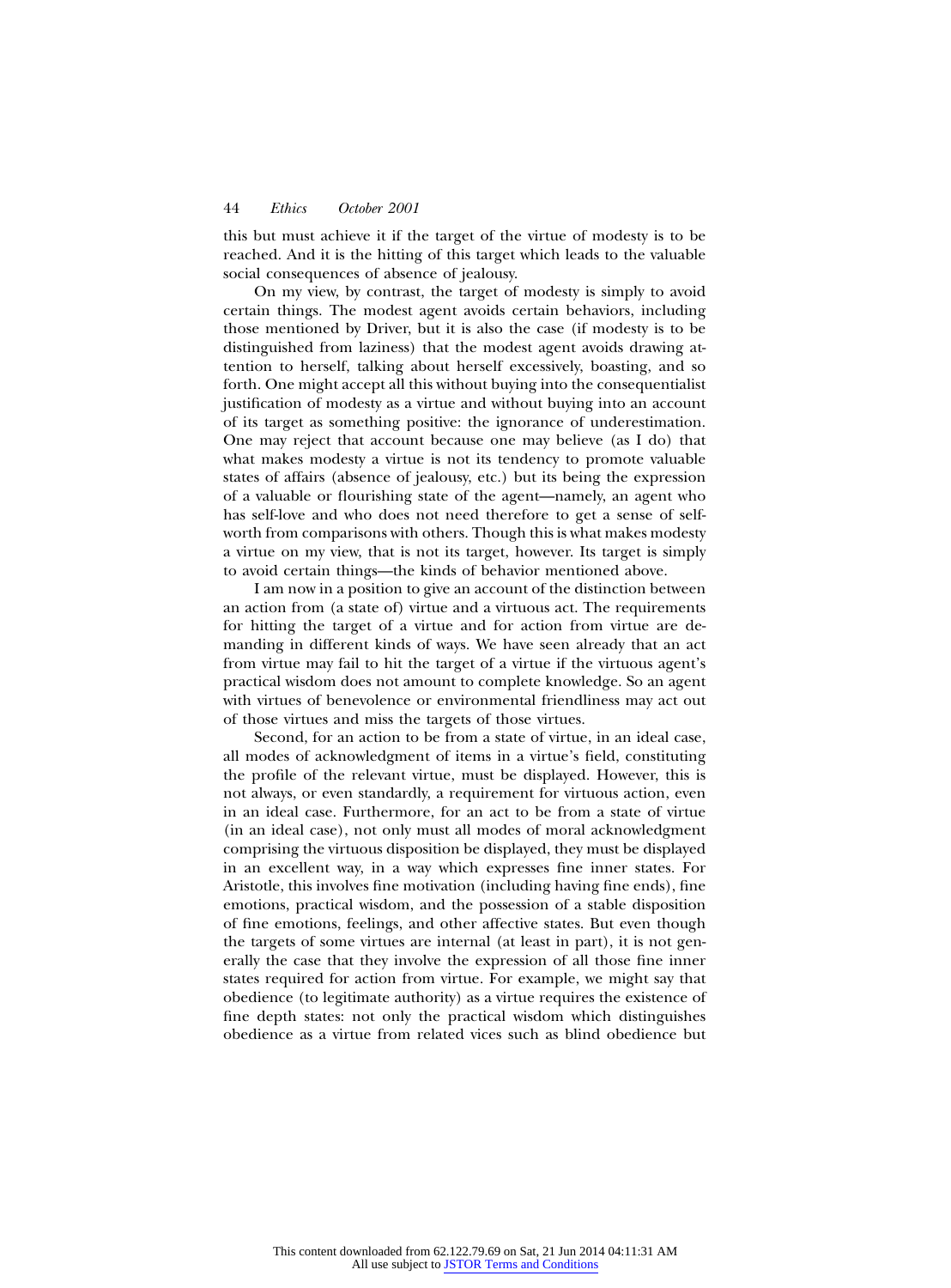also the absence of deep-seated hostile resentment of all authority figures, whether legitimate or not. However, the end or target of that virtue is compliance with legitimate rules and instructions, not the elimination of such deep-seated feelings.

I now summarize the key differences between action from virtue and virtuous act.

- 1. An action from a state of virtue may not be a virtuous act because it misses the target of (the relevant) virtue.
- 2. A virtuous act may fail to be an action from virtue because it fails to manifest aspects of the profile of the relevant virtue at all.
- 3. A virtuous act may fail to be an action from virtue because it fails to manifest the profile of a virtue in a good enough way, namely, it fails to express sufficiently fine inner states (such as practical wisdom, fine motivation, or dispositions of fine emotion).
- 4. What counts as a virtuous act is more heavily contextual than what counts as an act from virtue.

We have seen how it is possible to draw a distinction between virtuous act and action from virtue. We have also seen that the drawing of this distinction in particular cases is by no means easy, for there is a constellation of modes of moral acknowledgment constituting the profiles of the virtues, and it is often a matter of context which aspects of the profile of a virtue are salient in determining the target of a virtue. It is time now to discuss rightness as the overall virtuousness of an act.

# IV. OVERALL VIRTUOUSNESS

According to my account, an act is right if and only if it is overall virtuous. There is much ambiguity about the idea of rightness. In particular, a target-centered virtue ethical view is compatible with three possible accounts which are now discussed. I illustrate with the virtue of generosity.

1. An act is right if and only if it is overall virtuous, and that entails that it is the (or a) best action possible in the circumstances. Assuming that no other virtues or vices are involved, we could say that a given act is right insofar as it was the most generous possible. The target of generosity on this view is very stringent: there is no large penumbra such that any act which falls within it is deemed right.

2. An act is right if and only if it is overall virtuous, and that entails that it is good enough even if not the (or a) best action. Here it is assumed that there is much latitude in hitting the target of virtues such as generosity. Right acts range from the truly splendid and admirable to acts which are "all right."

3. An act is right if and only if it is not overall vicious. Here it is assumed that not being overall vicious does not entail being overall virtuous. An act may avoid the vices of meanness or stinginess, for ex-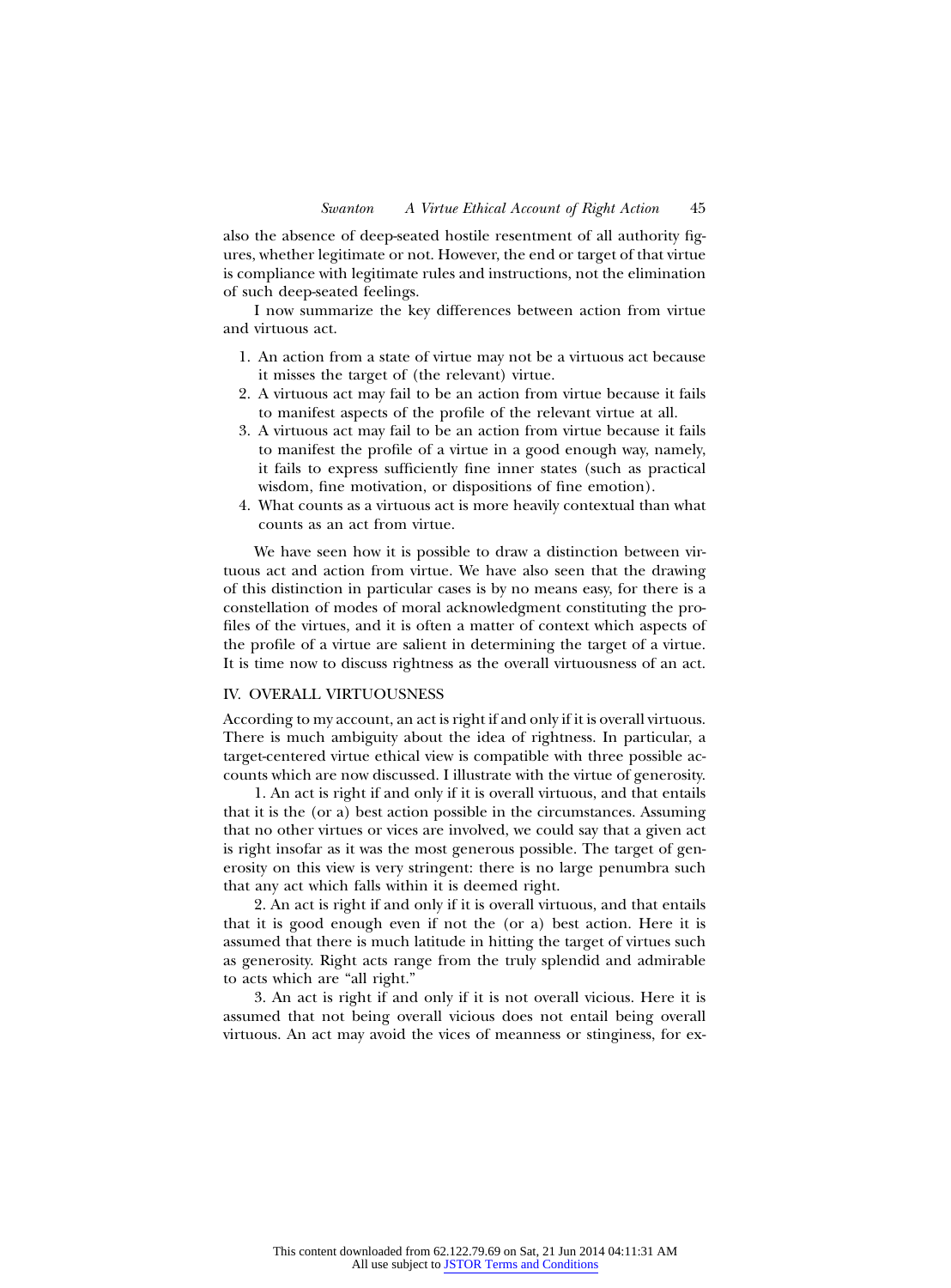ample, without hitting the target of generosity, which demands more than mere avoidance of stingy, mean acts. This may be true even if the target of generosity is interpreted as in 2, rather than 1.

My own target-centered view rules out 3, since rightness is understood in terms of overall virtuousness rather than the avoidance of overall viciousness. This leaves open a choice between 1 and 2. I prefer 1. Provided a distinction is made between rightness and praiseworthiness, and wrongness and blameworthiness, it seems natural to think of the targets of a virtue as best acts (relative to the virtue) though it does not follow that a rational agent should always aim at such a target directly or should necessarily deliberate about reaching that target.

It should also be noted that a belief in 1 is compatible with considerable indeterminacy about what is best. "What is best" may not be a single action but any of a number of actions, none of which are ruled out by reasons that could be defeated.

Finally, the distinction between 1, 2, and 3 raises the issue of what should be called wrong. Should wrong actions include or exclude actions which fall short of rightness in sense 1 but are "all right" in the sense of "good enough"? My own preference is to employ three categories: right actions (conforming to 1), "all right" actions (which exclude actions which are overall vicious), and wrong actions (actions which are overall vicious).

We turn now to the account of rightness as overall virtuousness. Assume that it is determined whether an act is properly describable as hitting the target of an individual virtue, such as justice, generosity, friendship, and so forth. Disagreement about overall virtuousness centers on the resolution of conflict when an action is said to be virtuous in respect V and nonvirtuous or even vicious in respect W. Given that an act can be virtuous in respect V if merely certain aspects of the profile of V are displayed, it is not necessary that such an act is in all ways excellent. It is possible for vice terms to also apply. Actions, for example, can be both just and weak, or just and malicious, or friendly and unjust, or self-protective and nonbeneficent, or independent and unkind, or cruel and environmentally sound, or assertive and hurtful, or efficient and uncaring. Of course, it is possible for an action to be right (overall) simply because it is friendly, or generous.

How is overall virtuousness determined? Like Jonathan Dancy, I wish to highlight the holism of right-making features of action.<sup>20</sup> Dancy subscribes to a form of particularism according to which "the behaviour of a reason (or of a consideration which serves as a reason) in a new

<sup>20.</sup> Jonathan Dancy, *Moral Reasons* (Oxford: Blackwell, 1993).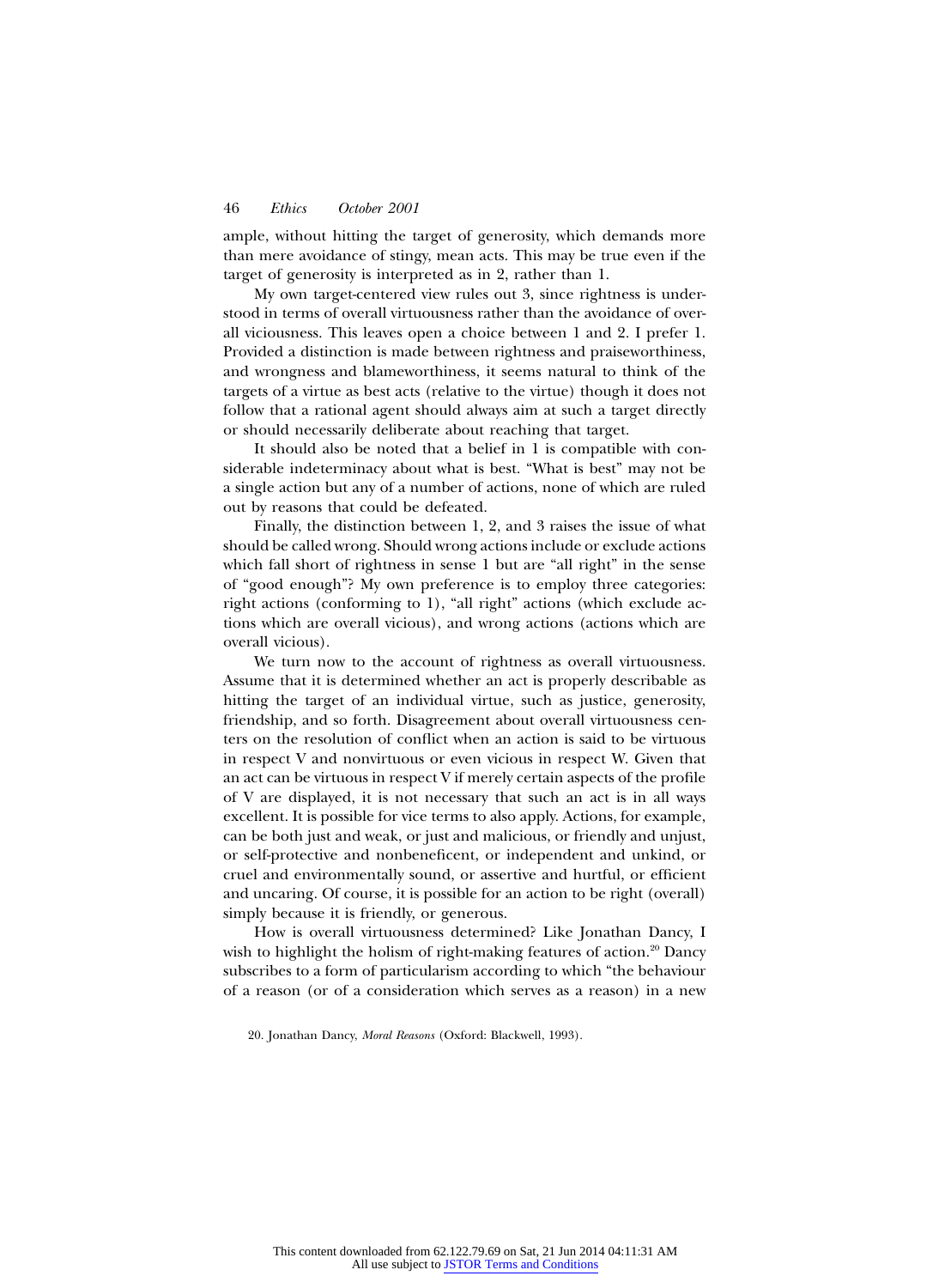case cannot be predicted from its behaviour elsewhere."<sup>21</sup> The point is this. We cannot claim that certain features always contribute positively (or negatively) to the overall virtuousness of an act, even if those kinds of feature characteristically contribute positively (or negatively).

A strong version of particularism should be distinguished from a weaker version. According to the strong version, there are no moral principles at all. According to the weaker version, though there may be a very few moral principles, characteristically reasons relevant to rightness or wrongness function holistically. I do not want to commit myself to the strong version but merely wish to emphasize that even virtuebased reasons can function holistically.

Though it is beyond the scope of this article to write at length about the moral view labeled 'particularism', it is important to clear away one misunderstanding. Particularism, even in its strong version, does not deny the existence of moral 'principles' in a weak sense described thus by Tom Sorrell: "By a 'principle' I mean a reason for doing or committing something, a reason that is, in the first place, general. It must apply in a wide range of situations."<sup>22</sup>

Indeed, what Hursthouse calls virtue rules are principles in exactly this sense. What is denied in the strong version of particularism is the existence of any universal moral principles in the sense that reasons (which may constitute principles in the above sense) always have negative or positive valence (as opposed to operating holistically).<sup>23</sup> Dancy makes it clear that principles of the form "characteristically thus and so" or "normally thus and so" are perfectly acceptable to the particularist.<sup>24</sup> This fact undermines the objection that moral life under particularism would be unpredictable.

Let us now see how virtue-based reasons function holistically in the assessment of actions as overall virtuous. Say that we have a bunch of virtues, such as kindness, generosity, frankness, tactfulness, assertiveness, justice. Remember that for an action to be described as virtuous (insofar

21. Ibid., p. 60. Dancy does not mean to imply that we cannot make reasonable estimates on the basis of characteristic (as opposed to universal) properties of things, e.g., the characteristic badness of pain.

22. Tom Sorrell, *Moral Theory and Capital Punishment* (Oxford: Blackwell, 1987), p. 3.

23. Walter Sinnott-Armstrong thinks that such principles can be turned into universal form provided they are formulated thus: do (or don't do) thus and so provided there are no underminers, reversers, exclusions, and overriders. See his "Some Varieties of Particularism," *Metaphilosophy* 30 (1999): 1–12, p. 6. For Dancy, however, an 'underminer' is the absence of a background ('enabling') condition and not a reason (a fact accepted by Sinnott-Armstrong). Since moral principles state reasons and not all enabling conditions, the above cannot be a principle (even if a defender of universalizability can appeal to it [as Sinnott-Armstrong claims]). This is made clear in Jonathan Dancy, "Defending Particularism," *Metaphilosophy* 30 (1999): 25–32, p. 26.

24. Dancy, *Moral Reasons*, p. 60.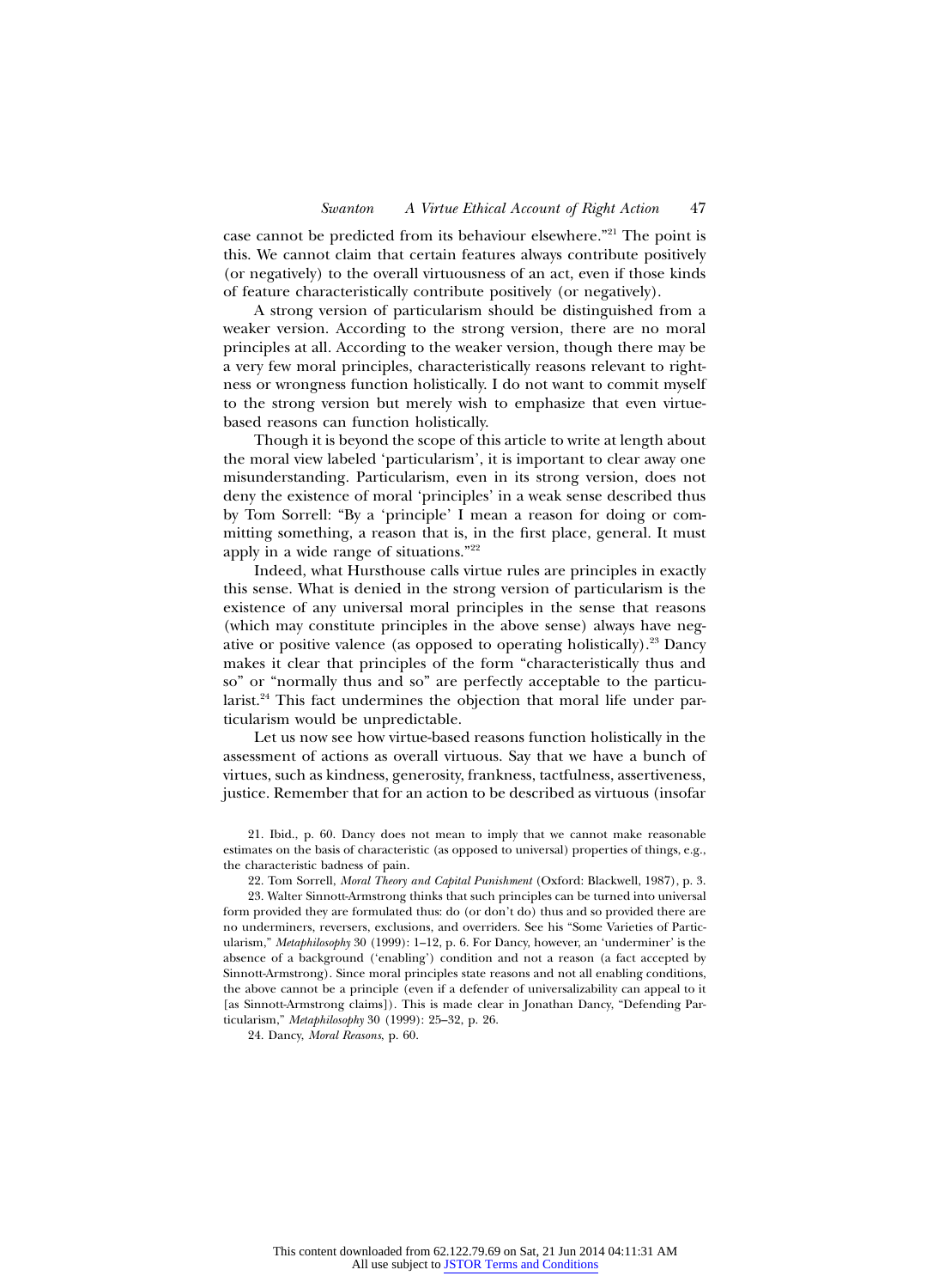as it is frank, tactful, kind, generous, just, etc.), it has to hit the target of the relevant virtue, but it does not characteristically have to display all the excellences which would make it an act from the relevant virtuous state. Indeed, the agent who performs a tactful action on an occasion may not possess the virtue of tact at all. It is possible even for such terms as 'tactful' and 'kind', which normally contribute positively to the rightness of actions, to contribute neutrally or even negatively on occasion. I want now to show how this can be possible, using two illustrations.

Consider an act which hits the target of the virtue of kindness. We are at a conference where a stranger looks lonely. It turns out he is a person from overseas with a poor command of English and cannot participate in the scintillating and sophisticated discussion on moral theory. Our agent Tim performs a kind act, namely, going to talk to the stranger. However, let us look at further features of this situation. Tim is exceptionally keen to participate in the discussion but leaves in order to talk to the stranger who could have made more effort to amuse himself in other ways and whose hangdog expression is expressive of a rather weak, spoiled approach to life. The conversation with the stranger is difficult, and Tim does not enjoy it. Furthermore, Tim is always doing this kind of thing, sacrificing his interests in the performance of such kind acts. He has resolved to be more self-protective and strong, and encourage others to do their share of burdensome tasks. But he consistently fails to abide by the resolution. In this context, the kindness of the act contributes negatively to the overall virtuousness of the act.

The second example concerns intrafamilial justice. I have been training my children not to be obsessive about justice or fairness, particularly in an intrafamily context and where the stakes are not high. I want them to be more caring, magnanimous, generous. Despite my personal tendencies to be overly concerned with justice, I resolve to drive the lesson home at the next opportunity. An opportunity soon arises. A family tradition of "fair shares" requires that the person making the division has last choice. There is a cake to be cut. I allow my older son to cut the cake. I notice that he has cut carelessly, but in a state of unawareness takes the biggest piece. The target of (procedural) justice has not been reached. My younger son, apparently unnoticing and uncaring, looks delightedly at the smaller piece that he has been left with. Instead of praising my younger son, I make my older son swap pieces telling him that the division, and his action in going first, having cut, is unjust. My intervention is just, but in the circumstances that is a wrongmaking feature of the situation. The justice of the intervention is in this context expressive of the obsessive, weak quality of my behavior.

My point in the above examples is that the virtuousness of an act in a given respect (e.g., its friendliness, justice, kindness) can be wrong making (i.e., can contribute negatively to the rightness of an act). My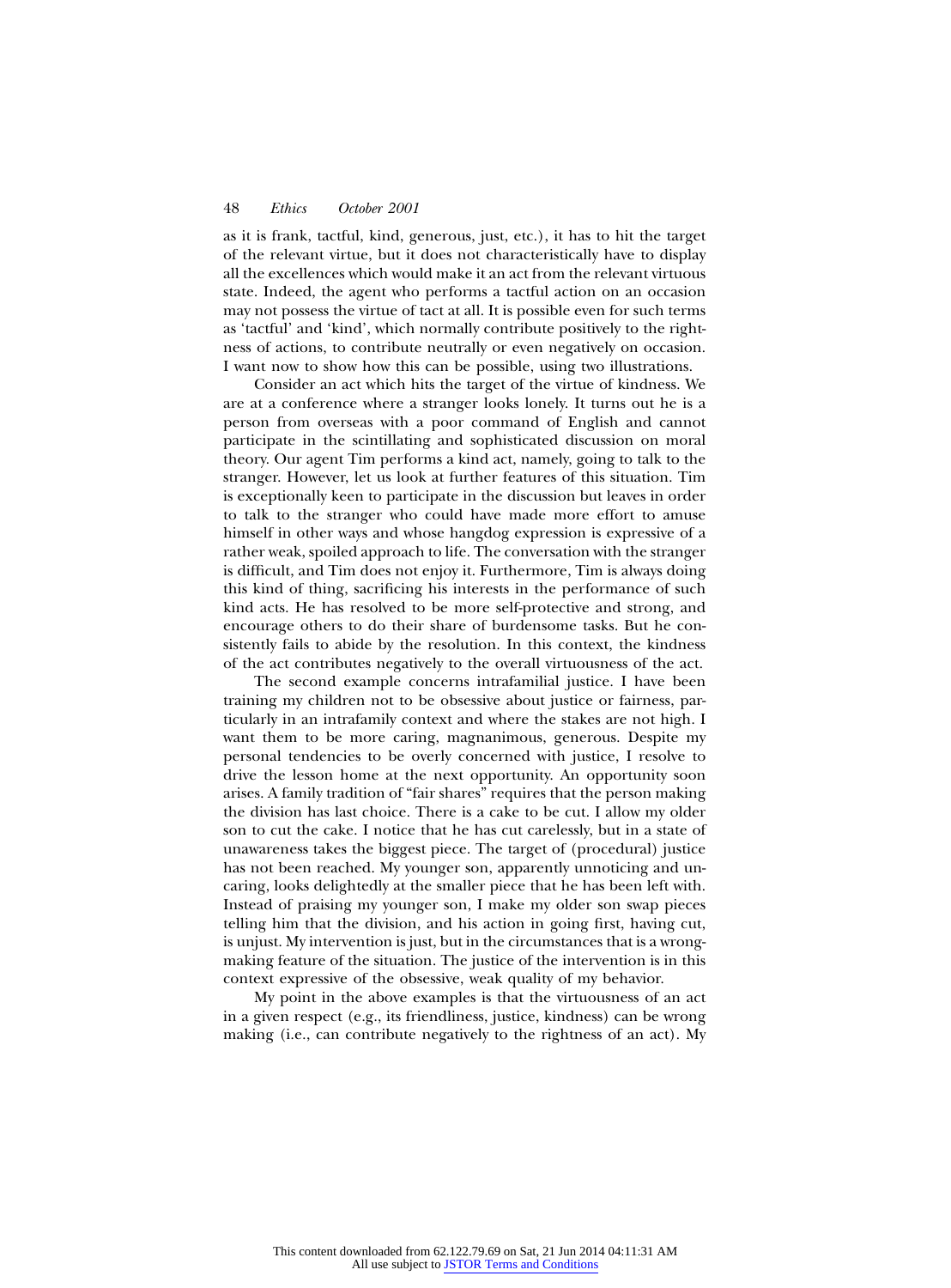point is not that the virtuousness of an act is not characteristically right making. Indeed, if the virtuousness of acts were not characteristically right making, we could not subsume features under virtue concepts.

#### V. OBJECTIONS

A number of objections to my target-centered virtue ethical notion of rightness might be raised. The first objection is that virtuousness (or viciousness) may not feature at all in the list of right-making properties. In the claim "it's wrong because it is distasteful," it may be thought that 'distasteful' is not a vice term.<sup>25</sup> In reply one should note the following. It should first be determined how properties such as being distasteful are to be understood as relevant to rightness. The notion of distastefulness, for example, needs to be unpacked. One would need to say, for example, "it is distasteful because indecent." Ideally, the vice term 'indecent' needs itself to be further unpacked into such notions as 'manipulative', 'dishonest', 'disrespectful', 'lacking integrity'.

Another example is "it's right to stop considering this problem because there isn't enough time." It may be supposed that "because there is not enough time" is a right-making property not involving virtue. However, to know the impact of "lack of time" on rightness, we need to see how it affects virtues and vices. The sense that there is no time may reflect laziness. Or it may involve self-indulgence or lack of temperance. Perhaps we are wanting to rush off to a party. On the other hand, the reason may implicate the virtues of courage, self-protection, or parental virtue. Virtues such as these need to operate in the face of a pressuring administration which thinks that we have limitless capacities to cope with stress or no families to go back to.

Second, it may be objected that my account of rightness is too agent centered. Rightness, it may be claimed, has nothing to do with an agent's motives or reasons but has entirely to do with success in the external realm. However, my target-centered virtue ethical view (by comparison with some virtue ethical and Kantian views) does accommodate this consequentialist intuition about rightness. My problem with consequentialism is that it has too narrow a conception of modes of moral acknowledgment or response that are relevant to rightness. Once the plurality of modes of moral response is accepted, it can be appreciated that the target of some virtues, such as caring, can include the internal.

Indeed, the fact that my account allows for some agent centeredness overcomes an objection that can be leveled at some versions of qualified agent accounts. The objection is this: an action which is one that a virtuous agent would perform could be one that merely mimics an action of a virtuous agent. It seems possible therefore that a nonvirtuous agent

25. An example suggested to me in conversation by Jonathan Dancy.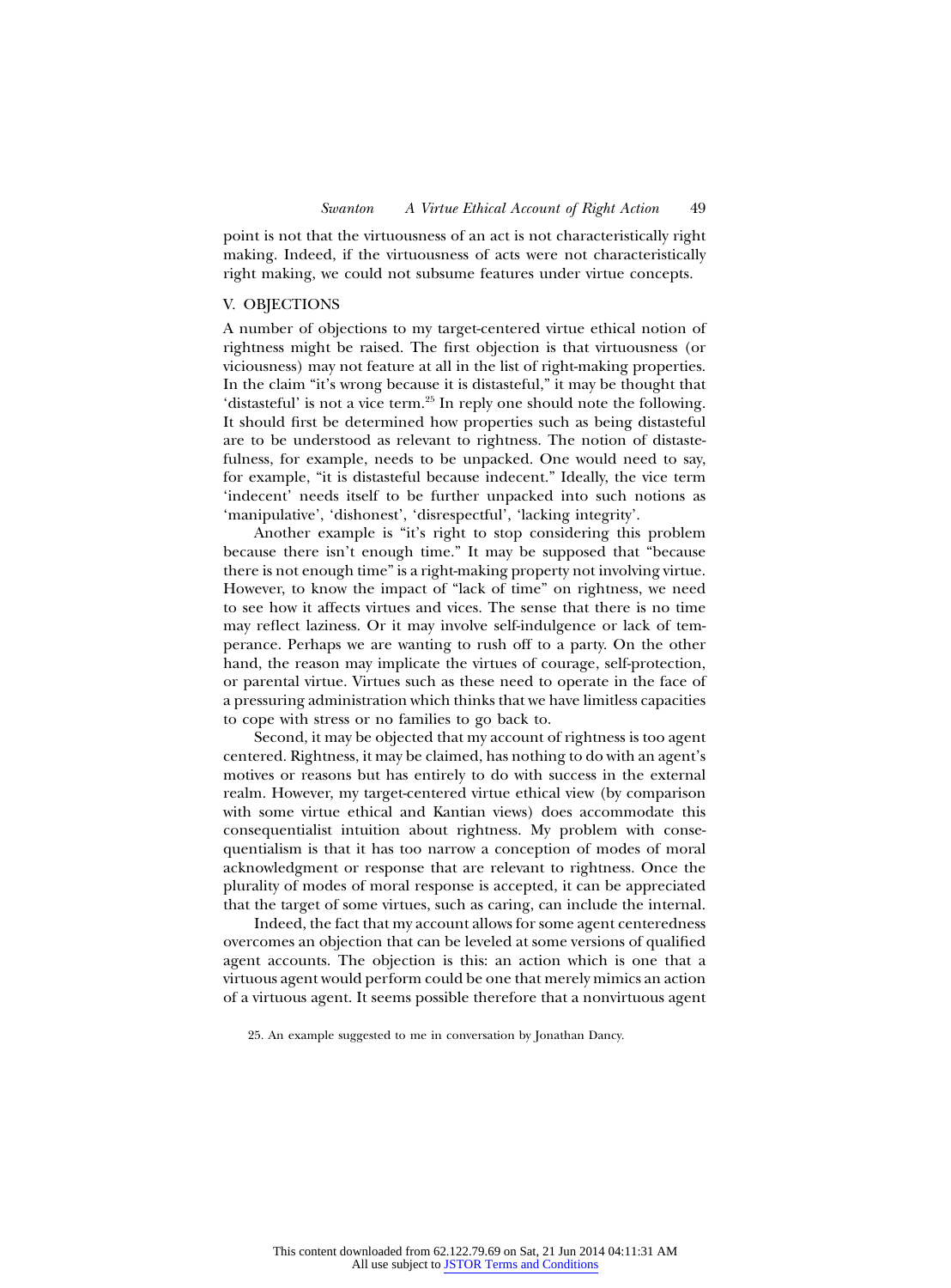could perform an act describable as, for example, uncaring, even though it is an act which a virtuous agent would perform and which would therefore be right on a qualified agent account of rightness. The act is uncaring because, though mimicking a virtuous agent's act, it nonetheless fails to exhibit the internal qualities that would be exhibited by a virtuous agent's caring act. We may wish to say therefore that such an act was unvirtuous, even though mimicking the act of a virtuous agent. Indeed, on my view, an act which mimics the action of a virtuous agent may be wrong, because in the hands of the actor it is unvirtuous. It is uncaring, for example, or racist because it is expressive of racist attitudes.

The following reply could be made to this possible difficulty in a qualified agent formula of rightness. As Justin Oakley points out in "Varieties of Virtue Ethics," the formula that an action is right if and only if it is what an agent with a virtuous character would do in the circumstances is ambiguous between two interpretations.<sup>26</sup> The formula could furnish what Oakley calls an 'external criterion' of right action, or the idea of "doing what the virtuous person would do" is to be understood as requiring more than "merely the performance of certain acts." Acting rightly also "requires our acting out of the appropriate dispositions and motives."<sup>27</sup> However, the strong interpretation would tie rightness not to the virtuousness of action but to action out of virtue, and that is implausibly strong as a criterion of rightness. The point of connecting rightness to the former idea is to recognize a virtue ethical variant of a distinction between good and right act and to recognize that the latter notion is less agent-centered than the former.

Another objection to my account of rightness is this: if the claim that an act is virtuous in respect V is the claim that the act falls under a virtue term 'V', then, it may be argued, the idea of rightness does not track the truth but merely culturally dependent beliefs. For virtue terms reflect our culturally determined and possibly false beliefs about virtue.

Notice, however, that to say that an act is virtuous in respect V if and only if it hits the target of V is not quite the same as saying that an act is virtuous in respect V if and only if it falls under a virtue-term 'V'. This is so for two reasons. First, some virtue terms refer to states which only approximate to virtue. Take for example 'honest'. We are happy to say that 'honest' is a virtue term, but 'honesty' is arguably not an accurate description of a virtue. Honesty is a disposition to tell the truth, or at least a disposition to not lie. We do not describe an act of evasiveness or an act of telling a lie as honest acts. Yet such acts may hit the target of a virtue—namely, a virtue of a correct disposition with respect to the field of divulging information. Certainly, this disposition

27. Ibid., p. 136.

<sup>26.</sup> Justin Oakley, "Varieties of Virtue Ethics," *Ratio* 9 (1996): 128–52.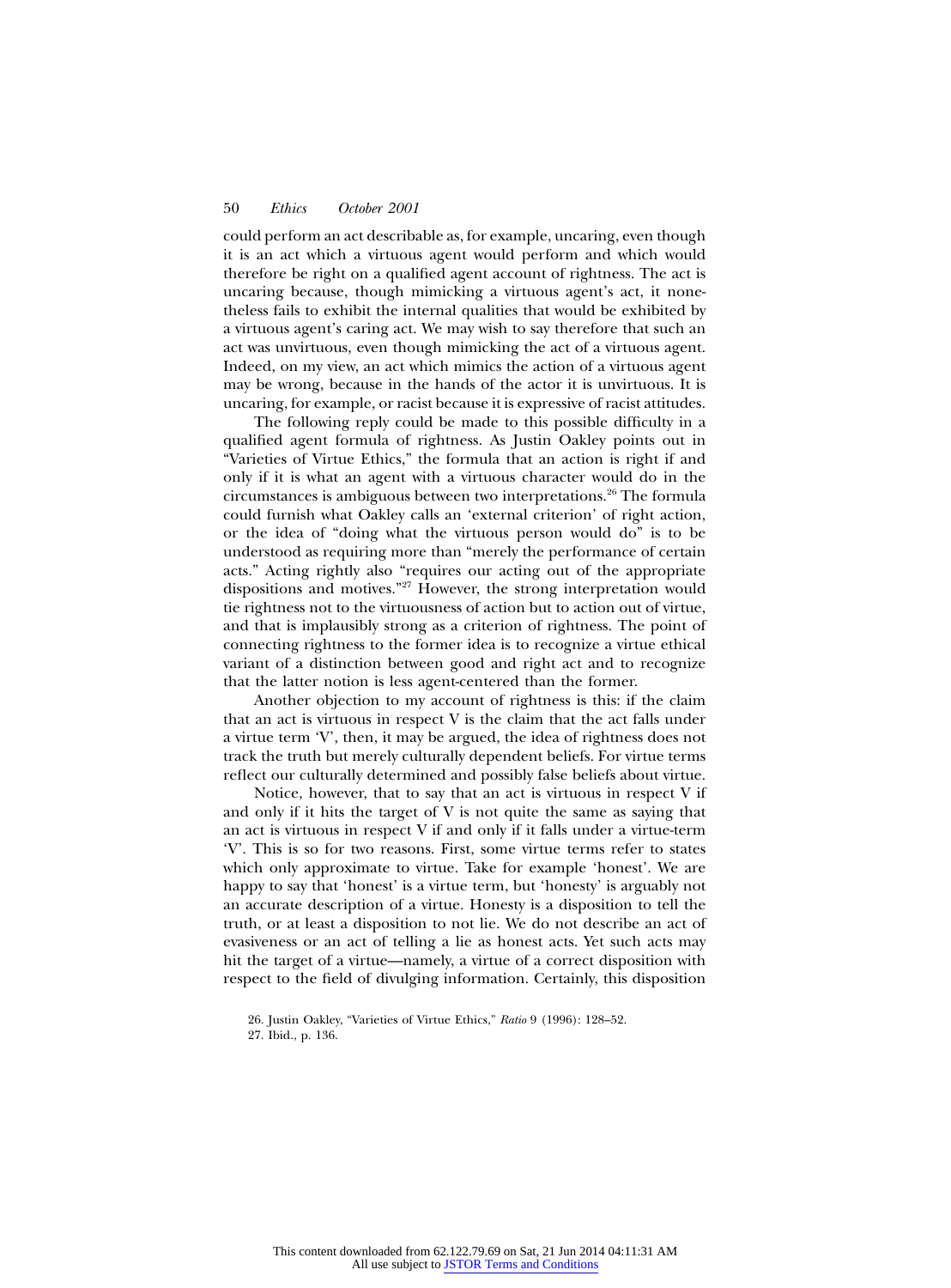involves being a respecter of truth and is normally manifested in honest acts, but arguably practical wisdom in this area does not always mandate honest acts. Furthermore, some of our virtue terms may not refer even to states which approximate virtues, and a correct theory of virtue may demonstrate this. Nietzsche's "revaluation of values," for example, called into question pity as a virtue and (egalitarian conceptions of) justice as a virtue, on the assumption that 'justice' refers to egalitarian propensities expressive of resentment. Second, as Aristotle remarks, not all virtues have names. The fact that our language is insufficiently rich to capture all forms of virtue does not tell against  $(V_4)$ .

A slightly different accusation of relativism is this. According to Soran Reader, "we are told [by the particularist] that rationality is a matter of judgement anchored in a way of life (anthropology), and that we are all competent to recognize it even if we can never make it explicit (intuition)."<sup>28</sup> A particularism embedded within a virtue ethics need not be wedded to an intuitionistic epistemology. An epistemology suitable for a virtue ethical particularism is a completely open question. Particularism is a theory emphasizing the holism of reasons, it is not a theory about the basis of those reasons nor is it an epistemological theory.

Finally, it is sometimes claimed that since virtue ethical accounts of rightness are not rule-based, they lack resources for resolving moral dilemmas. In fact virtue ethics has more resources for determining overall rightness of acts in dilemmatic situations than may be appreciated.

The question is whether it is possible that an agent cannot do something which is virtuous overall and therefore right, when faced with alternatives, all of which are extremely repugnant. The richness of virtue and vice vocabulary allows us to admit the possibility of right action, even in such cases. For virtue-based act evaluations allow us to think of "actions" as embracing demeanor, motivation, processes of deliberation and thought, reactions and attitudes. We can describe demeanor, motivation, thought processes, and reactions as callous, arrogant, or lightminded, or as anguished. We can describe them as strong, or decisive, or courageous; or as cowardly, feeble, pathetic, vacillating. We can describe them as dignified or weak. $29$  ln short, the choice of a repugnant option can be understood as right (virtuous overall) when we take account of the full nature of the action, including the way it was done. In *Sophie's Choice*, for example, it is possible that Sophie acted virtuously overall.<sup>30</sup> One might argue that she acted virtuously because she acted

<sup>28.</sup> Soran Reader, "Principle Ethics, Particularism and Another Possibility," *Philosophy* 72 (1997): 269–96, p. 275.

<sup>29.</sup> For more on a virtue ethical understanding of "irresolvable dilemmas," see Hursthouse, *On Virtue Ethics*.

<sup>30.</sup> William Styron, *Sophie's Choice* (New York: Random House, 1979).